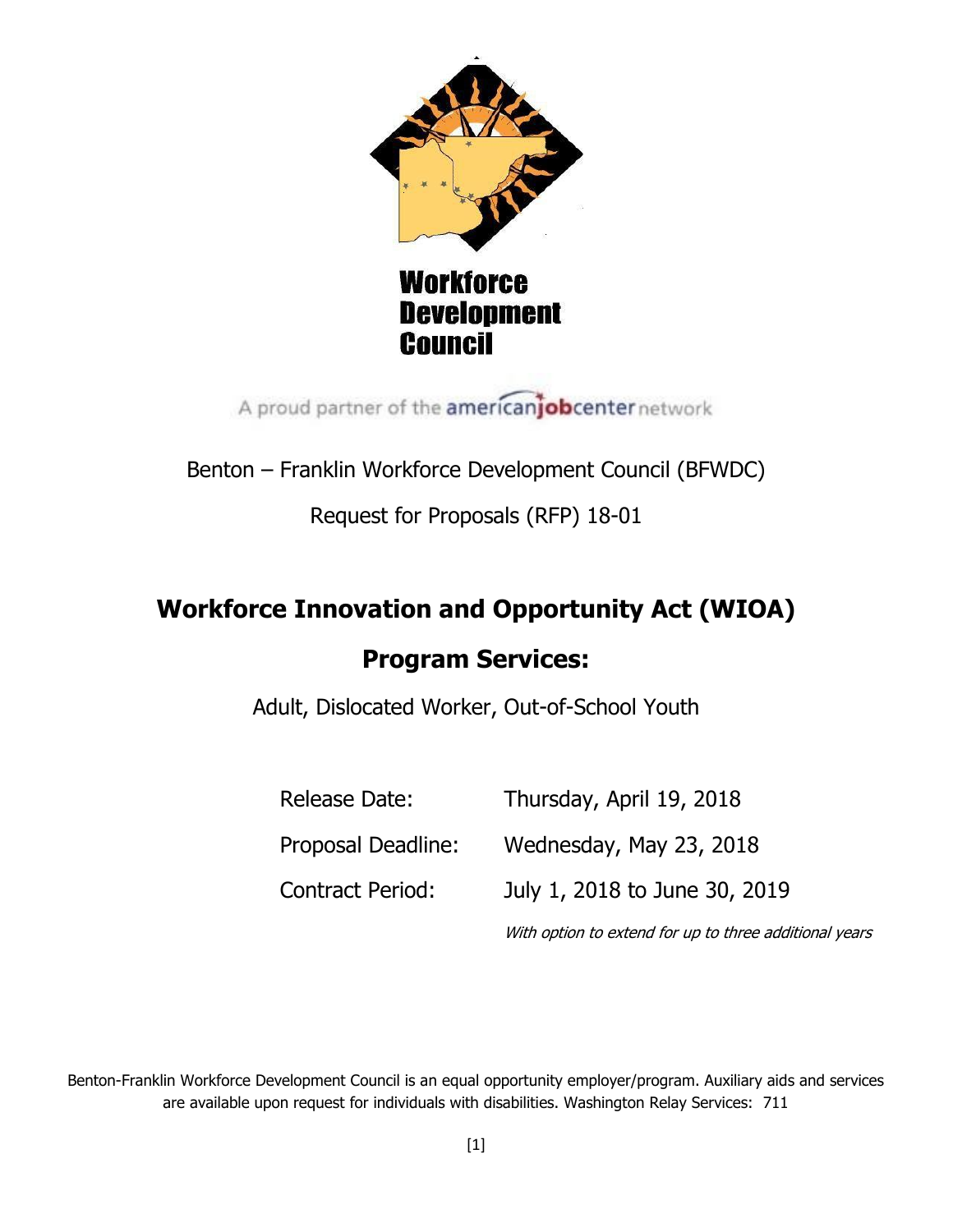## **Table of Contents**

| 1.1<br>1.2<br>1.3<br>1.4 |  |
|--------------------------|--|
|                          |  |
| 2.1<br>2.2<br>2.3<br>2.4 |  |
|                          |  |
|                          |  |
|                          |  |
|                          |  |
|                          |  |
|                          |  |
|                          |  |
|                          |  |
|                          |  |
|                          |  |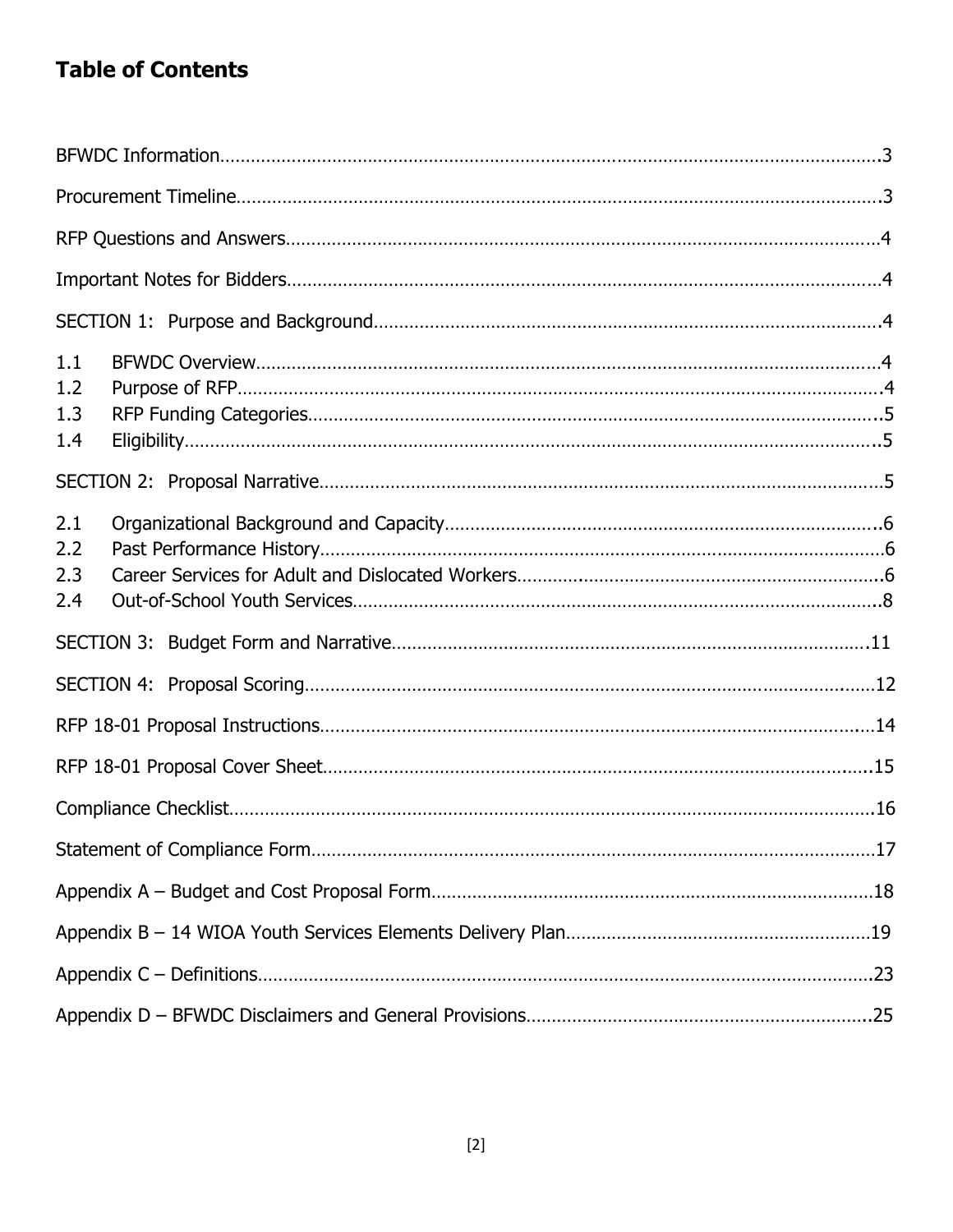### **BFWDC Information**

Contact information for the Benton – Franklin Workforce Development Council, herein after referred to as the "BFWDC":

**Attn: RFP 18-01 Address: Benton – Franklin Workforce Development Council 815 N. Kellogg, Suite C Kennewick, WA 99336**

### **Email: [procurement@bf-wdc.org](mailto:procurement@bf-wdc.org)**

The BFWDC's website is located at [www.bentonfranklinwdc.com.](http://www.bentonfranklinwdc.com/) The website will be the main mode of communication between the BFWDC and potential bidders. Interested parties can download this Request for Proposals during the procurement period, including any updates, and learn of upcoming events and deadlines on the website.

### **Bidders are responsible to check the webpage frequently to stay informed throughout the procurement process.**

### **Procurement Timeline**

| <b>RFP Release Date:</b>                | Thursday, April 19, 2018                                                                                                                                                |  |
|-----------------------------------------|-------------------------------------------------------------------------------------------------------------------------------------------------------------------------|--|
| <b>Bidders Conference:</b>              | Tuesday, May 1, 2018, 10:00 am (PST)*                                                                                                                                   |  |
|                                         | WorkSource Columbia Basin (Room 8)                                                                                                                                      |  |
|                                         | 815 N. Kellogg, Suite D, Kennewick WA 99336                                                                                                                             |  |
|                                         | * All organizations that intend to submit a proposal are<br>encouraged to attend. RSVP with the number of attendees by<br>April 27th via e-mail, procurement@bf-wdc.org |  |
| Last Day to Submit Question:            | Friday, May 11, 2018, 12:00 pm (PST)                                                                                                                                    |  |
| RFP Deadline (proposal packages due)    | Wednesday, May 23, 2018, 4:00 pm (PST)                                                                                                                                  |  |
| Oral Interviews (if requested by BFWDC) | Week of June 4, 2018                                                                                                                                                    |  |
| Contract Start/End Date                 | July 1, 2018 - June 30, 2019 $*$                                                                                                                                        |  |
|                                         | * With option to extend for up to three additional years                                                                                                                |  |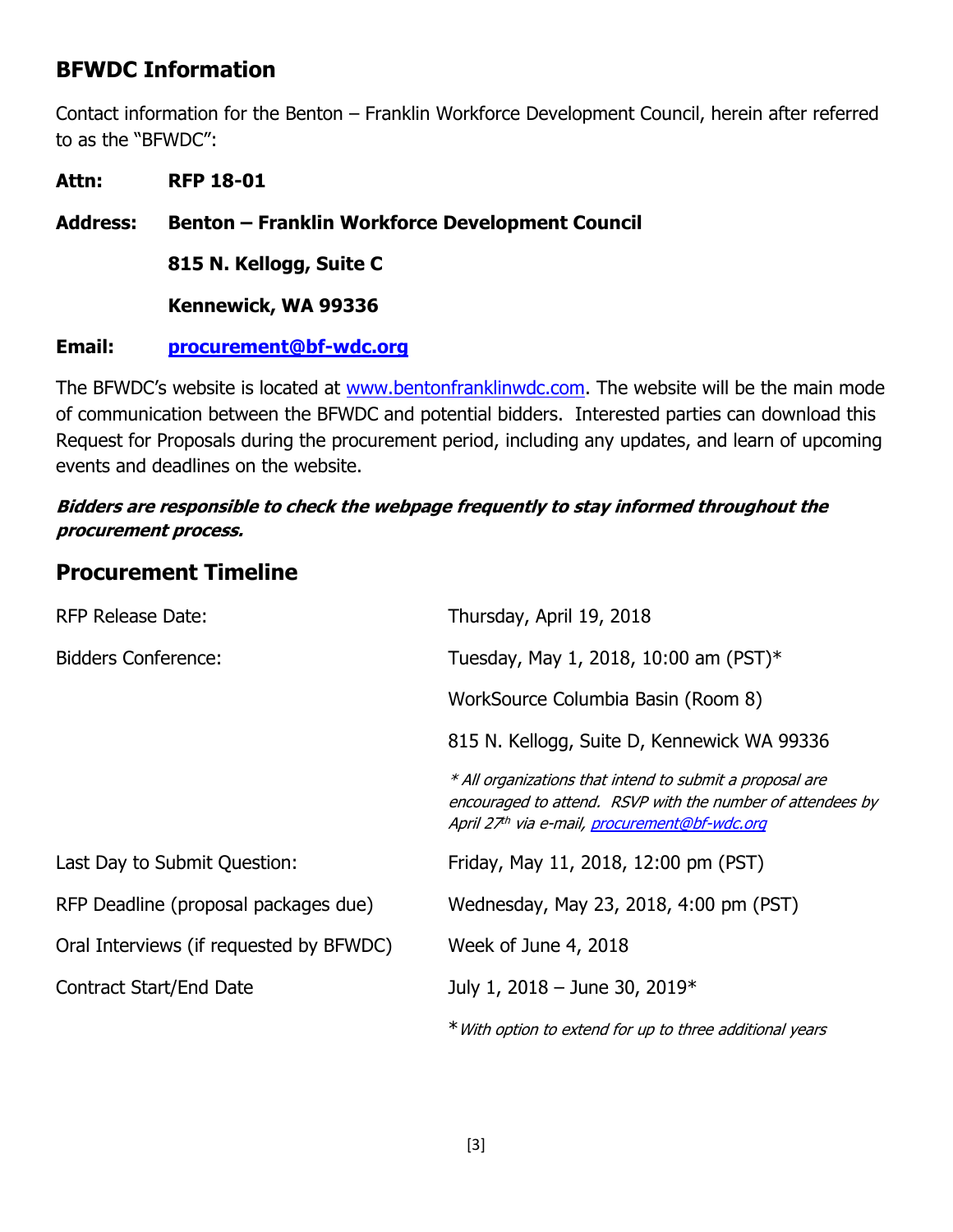## **RFP Questions and Answers**

Beginning with the release of this RFP and continuing through Friday, May 11, 2018, 12:00 pm (PST), bidders may submit questions electronically via the [procurement@bf-wdc.org.](mailto:procurement@bf-wdc.org) Questions will not be answered over the phone, in person (with the exception of the bidders conference) or via other email accounts.

A question and answer document will be updated and posted on the BFWDC website home page weekly on a rolling basis.

## **Important Notes for Bidders**

- This RFP does not commit the BFWDC to award a contract. The BFWDC reserves the right to accept or reject any or all proposals received, and to accept or reject portions of proposals received.
- The BFWDC may award more or fewer dollars to any budget proposal. All awards are contingent upon fund availability.
- All awards are contingent upon demonstrated administrative capacity of the bidder.
- No costs will be paid to cover the expense of preparing a proposal or negotiating a contract for services.
- Proposers are advised that most documents in the possession of the BFWDC are considered public records and are subject to disclosure under Federal and State public records laws.
- See Appendix D BFWDC Disclaimers and General Provisions for additional procurement conditions and qualifiers.

## **SECTION 1: Purpose and Background**

## **1.1 BFWDC Overview**

The BFWDC is a nonprofit workforce organization whose focus is to support a strong economy and the ability of each person to achieve self-sufficiency. Under the BFWDC oversight, WorkSource Columbia Basin (WSCB) provides the highest quality services for job seekers and business customers by connecting businesses and job seekers with the necessary resources and tools for successful employment, life-line learning, and business development.

## **1.2 Purpose of RFP**

This RFP solicits proposals for delivery of services under the Workforce Innovation and Opportunity Act (WIOA) within Benton – Franklin counties. Contracts awarded will commence July 1, 2018 and continue through June 30, 2019 (hereafter, "the contract period'), contingent upon available funding. Pending performance and funding, awards may be renewed on an annual basis for three (3) additional, one-year contract periods, through June 30, 2022.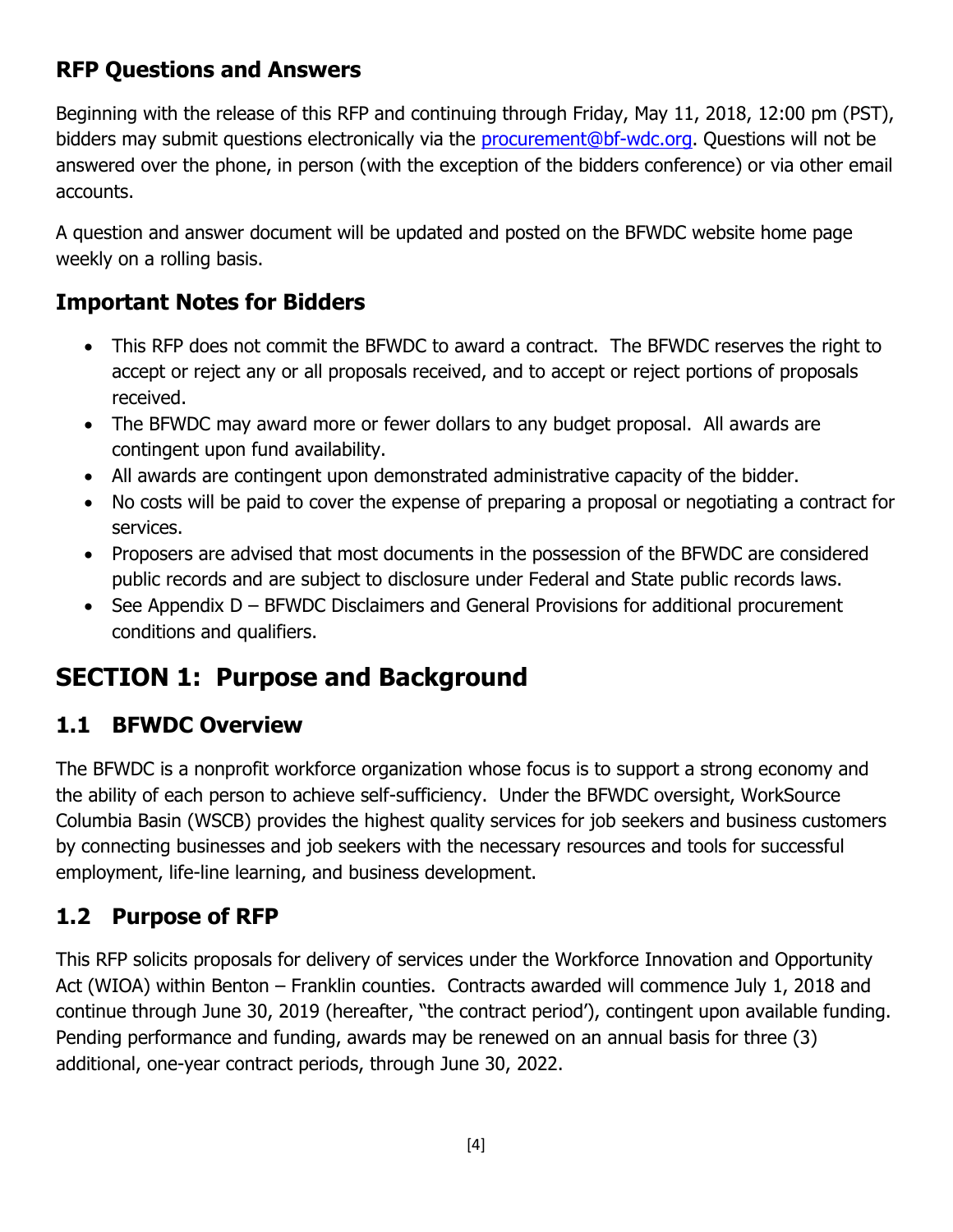## **1.3 RFP Funding Categories**

Bidders should use the funding estimates below for their proposals. These estimates are provided solely for the purpose of offering guidance to bidders in preparing budget and cost proposals. Bidders can apply for funding from any of these categories, but must submit a separate proposal for each category from which funding is sought. Bidders may submit more than one proposal package. Each proposal must stand on its own and will be separately scored and evaluated. Estimated Funding by category is as follows:

| $\circ$ Adult Services:             | \$560,174 |
|-------------------------------------|-----------|
| $\circ$ Dislocated Worker Services: | \$653,204 |
| ○ Out-of-School Youth Services:     | \$572,938 |

## **1.4 Eligibility**

Government, business, non-profit, educational institutions, and faith-based organizations are eligible to apply for WIOA funding. All applicants must document the lead agency (if partnership) and the fiscal agent. WIOA fiscal and administrative management and performance outcomes are rigorously and regularly monitored by the BFWDC. The BFWDC recognizes that smaller community-based organizations may not have the capacity to manage WIOA funding but have distinct expertise in working with one or more special populations. In these and other instances, the BFWDC encourages potential bidders to consider partnering with other organizations in the community that can provide administrative assistance and oversight.

For this grant funding opportunity, the BFWDC will consider the following types of applications:

- A. Sole organization applicant, serving as lead and fiscal agent, and applicant will not subcontract; or
- B. A partnership or consortium consisting of two or more agencies or organizations applying together, in one proposal, to conduct activities under the grant, in which each agency leverages the others' strengths; the proposal must clearly articulate which agency serves as lead and fiscal agent.

## **SECTION 2: Proposal Narrative**

Narrative proposals may not exceed 12 pages (excluding table of contents, organizations charts, budget form, budget form, budget narrative, and other required attachments). See attached RFP 18- 01 Proposal Instructions for additional narrative formatting rules. Bidders must respond to the requests and follow instructions below. Narratives should be written using concrete language and include quantifiable measurements whenever possible. The role of each agency or organization proposing to provide services must be specifically defined, including the role of any specified partners involved in achieving program goals.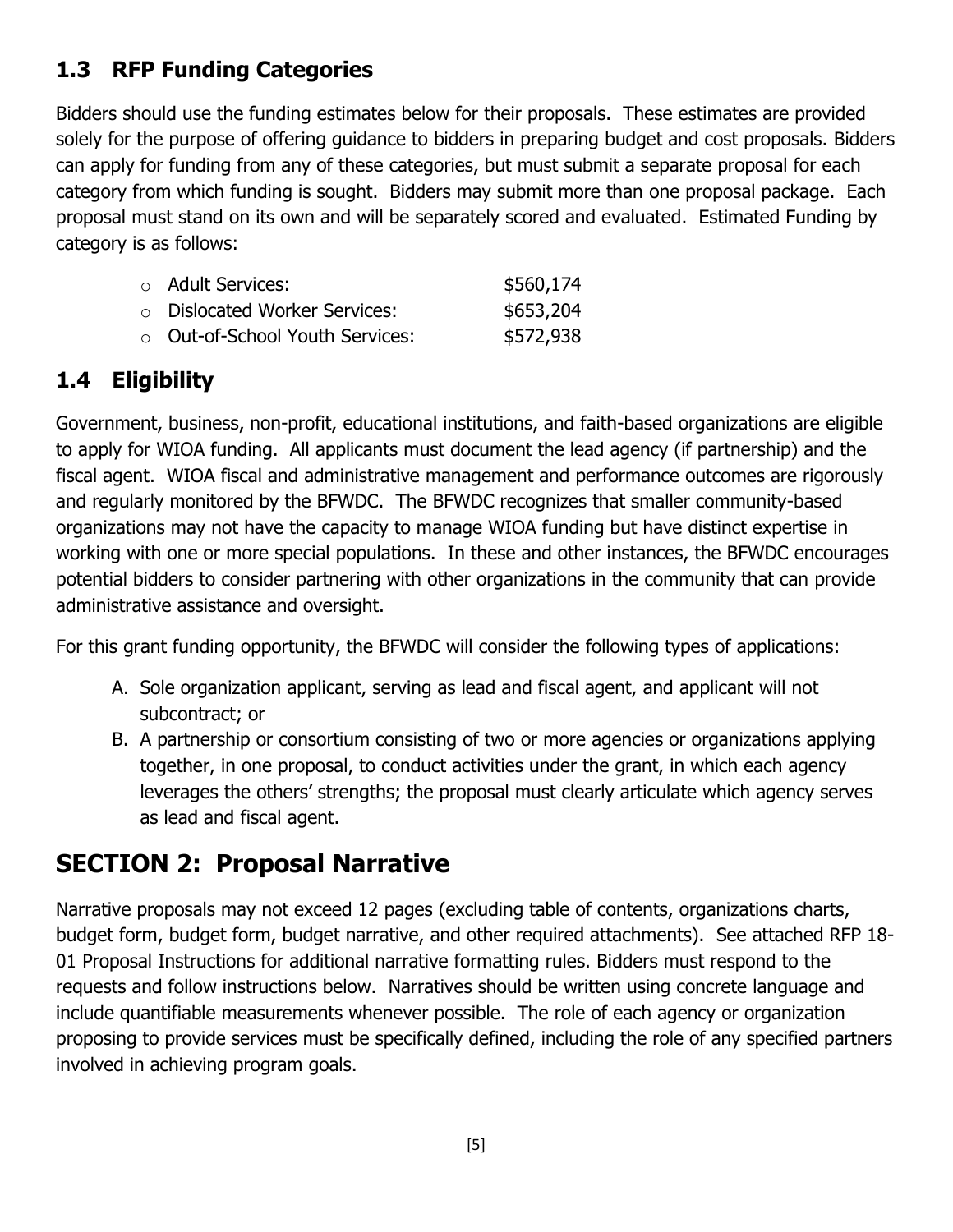## **2.1 Organizational Background and Capacity**

All bidders are instructed to provide the following information about the organization or, if a consortium of more than one organization, about each organization:

- A. Brief history of the organization;
- B. Description of the organization's qualifications as they relate to the delivery of required service components;
- C. Evidence in support of past performance derived from the organization's most recent audit and monitoring reports (see list of required documents to attach in the attached Compliance Checklist);
- D. Overview of the organization's staffing and management structure, including an organization chart that depicts levels of staff responsibility and division of work;
- E. Staff experience and specialized workforce system knowledge;
- F. The organization's ongoing staff development plan to engage staff in gaining knowledge, skills, and abilities to better serve customers;
- G. Grant recipient and fiscal agent role, and the organization's experience in managing Federal, State and other public funds, and experience in fund accounting; and
- H. Two (2) examples of successful systemic or programmatic workforce system delivery improvements the organization has initiated or driven.

## **2.2 Past Performance History**

All bidders are instructed to provide the following information about the organization or consortium's past performance outcomes, by providing specific examples and/or performance data for the past three years in the following areas:

- A. Evidence of the organization's ability to meet program performance goals and objectives in delivery workforce services to customers in the proposed category of funding;
- B. Evidence of the organization's track record in recruiting customers eligible to receive services provided by the proposed funding category; and
- C. Evidence of the organization's success in using data entry systems to capture service delivery data, case notes, and documents provision of workforce development services.

## **2.3 Career Services for Adult and Dislocated Workers**

The BFWDC seeks proposals for providing career services to Adults and Dislocated Workers within Benton and Franklin Counties. Career services include all WIOA Adult and Dislocated Worker funding for staff who provide Basic, Individualized and Follow up services to customers. Career services include staff who serve job seekers and employers within WorkSource Columbia Basin **in addition to those staff working the front end of the center in a guest resource services role.**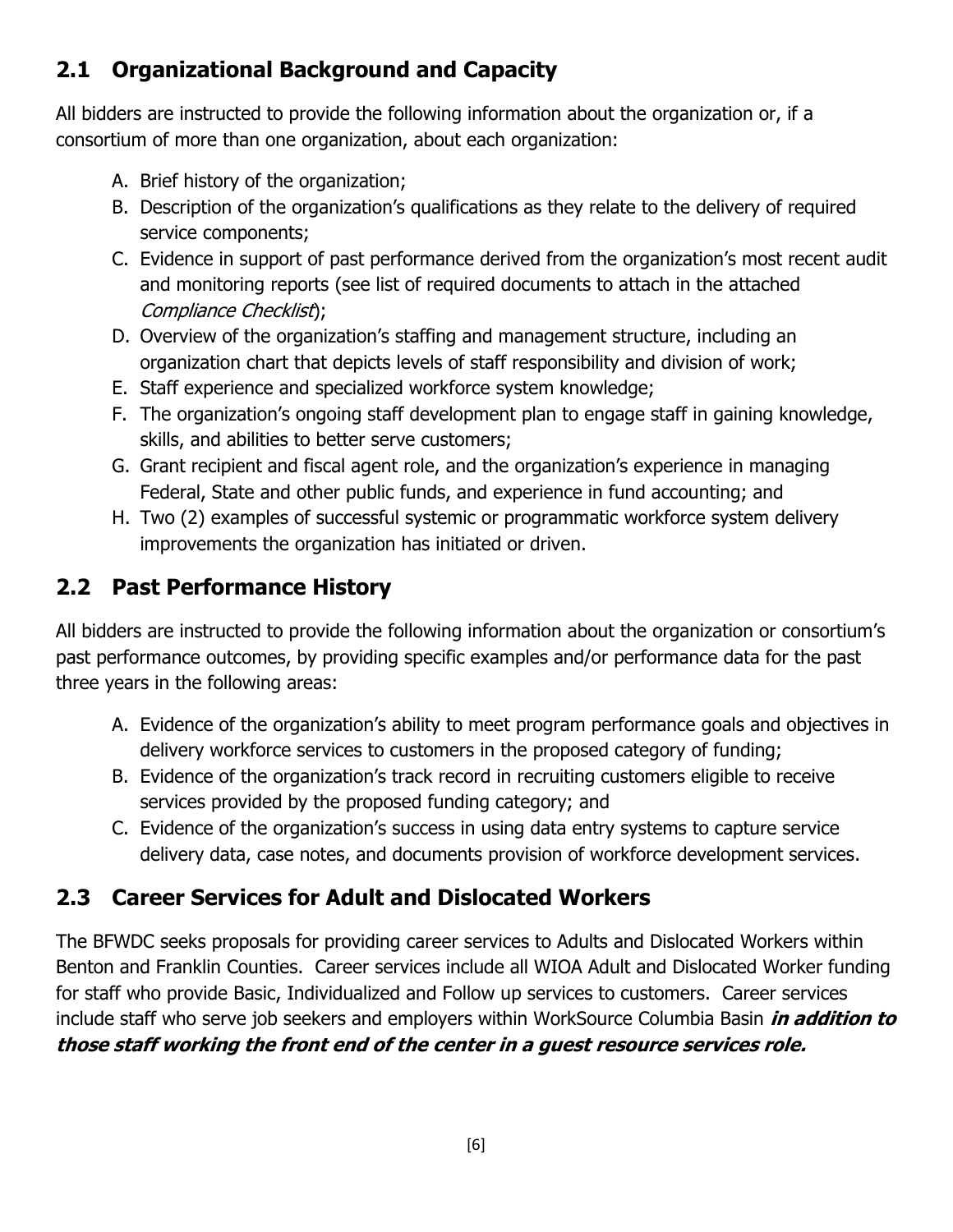For each proposal, bidders must clearly detail and describe how the organization will develop and implement career services activities in the following program design elements.

## **Required Program Design Elements:**

- A. **Access** Describe the organization's program plan to provide services to individuals who experience barriers to employment (see attached Appendix C – Definitions) and increase outcomes for barrier populations.
- B. **Design**  Describe the organization's program plan to enhance and add value to the WorkSource system by building on its best practices with innovation and how it will expand those best practices throughout the WorkSource system.
- C. **Guest Resources Engagement**  Describe the organization's program plan to provide frontend triage processes and quickly greet and engage job seekers who walk through the doors at WSCB. This requires that all staff be well informed about the site and be prepared to present each customer with the full range of resources and tools available to facilitate their job search.
- D. **Workshops**  Describe the organization's program plan to deliver comprehensive career planning and exploration activities to serve groups of customers, and its capacity to respond flexibly to customer requests for the development of additional group services.
- E. **Technology**  Describe the organization's program plan to continually increase career services staff knowledge, experience and ability to use computerized and assisted device technology to best communicate with customers at WSCB and customers who contact WSCB remotely.
- F. **Outreach**  Describe the organization's program plan to flexibly meet customers in their communities to strengthen connections between WSCB and other community-based organizations.
- G. **Work Based Learning**  Describe the organization's program plan to increase work based learning opportunities tied to specific career pathways for both job seekers and employers, including on-the-job training, registered apprenticeships and paid internships.
- H. **Career Pathways**  Proposals must describe clear career pathway models indicating what services will be provided and by whom for program participants, including education, training, employment, and provision of intensive case management services. Each customer receiving individualized career services must have a written career pathway plan that identifies specific steps and activities that will lead to placement into jobs. Career pathway plans must provide clear advancement opportunities and transitions for customers.
- I. **Employer Strategies**  Proposals must describe how the program will:
	- **1.** Promote employer involvement in workforce planning and the development of workforce solutions.
	- **2.** Integrate workforce development with economic development efforts to enhance business retention and growth.
	- **3.** Lead efforts to respond to industry needs with sector-based solutions.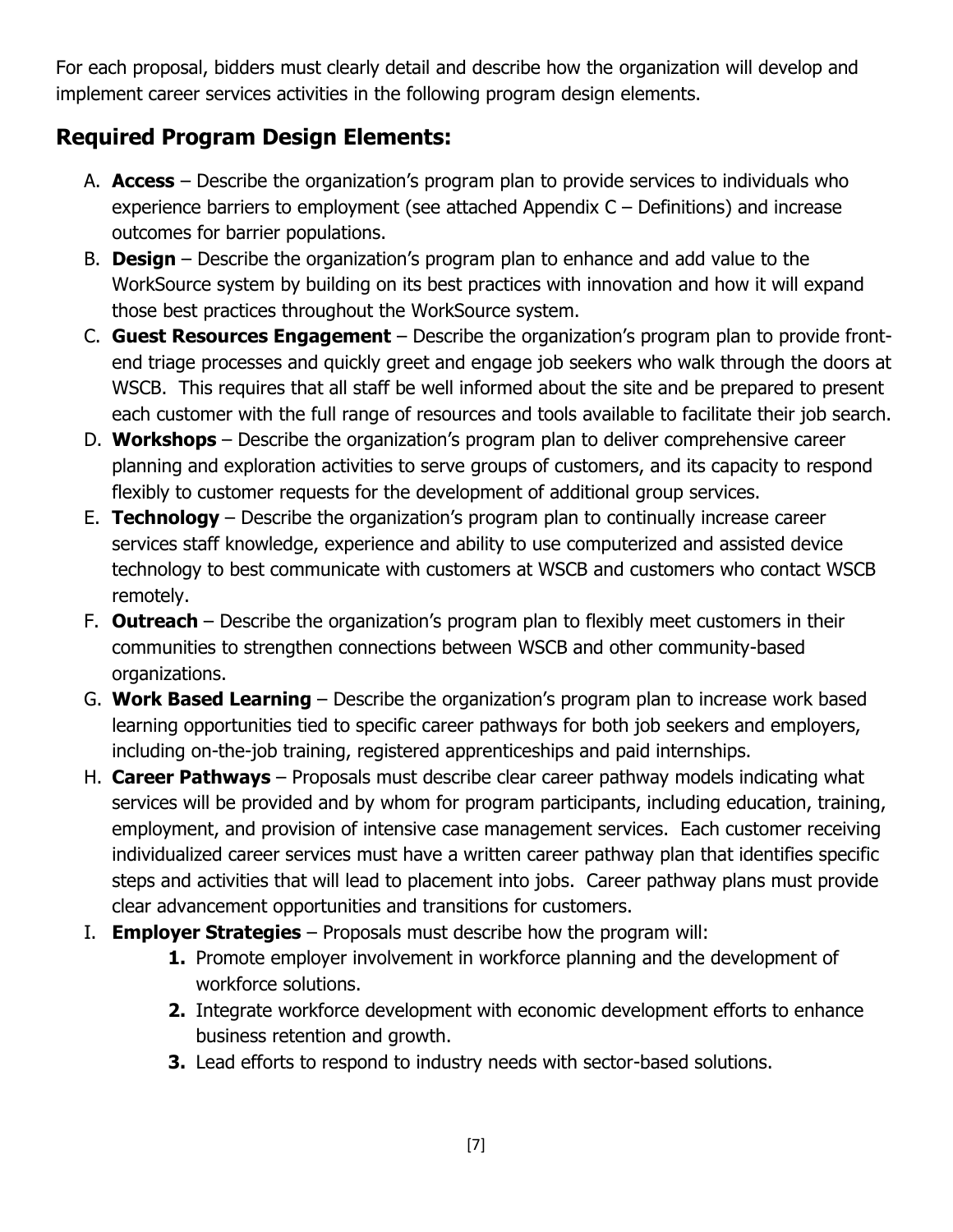- **4.** Strengthen employer connections to grow work-based learning and non-traditional training opportunities such as: apprenticeships, pre-apprenticeships, on-the-job training, and internships.
- J. **Projected Outcomes** For the purposes of these projections, employment is defined as working at the time of exit.
	- **1.** Calculate and project the number of new job seekers expected to be enrolled in WIOA Adult and Dislocated Worker programs in the program period (July 1, 2018, through June 30, 2019);
	- **2.** Calculate and project the number of Adults and Dislocated Workers to receive training in the program period;
	- **3.** Calculate and project the percentage of newly enrolled Adults and Dislocated Workers to gain employment placement in the program period; and
	- **4.** Calculate the projected cost per employment placement for Adults and Dislocated Workers projected to gain unsubsidized employment in the first contract period, by dividing the total funding you are asking for in the proposal by the number of projected employment placements in the program period.

## **2.4 Out-of-School Youth Services**

The BFWDC seeks proposals for providing services to Out-of-School (OSY) Youth within Benton and Franklin Counties. All bidders are instructed to provide opportunities for youth to gain credentials, participate in paid career related work experiences, develop soft skills, experience job readiness training, explore career pathway opportunities, and become employed. Youth services include all WIOA Youth funding for staff who provide services to OSY customers. Youth services include staff who serve job seekers and employers within WSCB **in addition to those staff working the front end of the center in a guest resource services role.**

For the Out-of-School proposal, bidders must clearly detail and describe how the organization will develop and implement service activities in the following program design elements.

## **General Program Design Elements:**

- A. **Access** Describe the organization's program plan to provide services to individuals who experience barriers to employment (see attached Appendix C – Definitions) and increase outcomes for barrier populations.
- B. **Design**  Describe the organization's program plan to enhance and add value to the WorkSource system by building on its best practices with innovation and how it will expand those best practices throughout the WorkSource system.
- C. **Guest Resources Engagement**  Describe the organization's program plan to provide frontend triage processes and quickly greet and engage job seekers who walk through the doors at WorkSource Columbia Basin. This requires that all staff be well informed about the site and be prepared to present each customer with the full range of resources and tools available to facilitate their job search.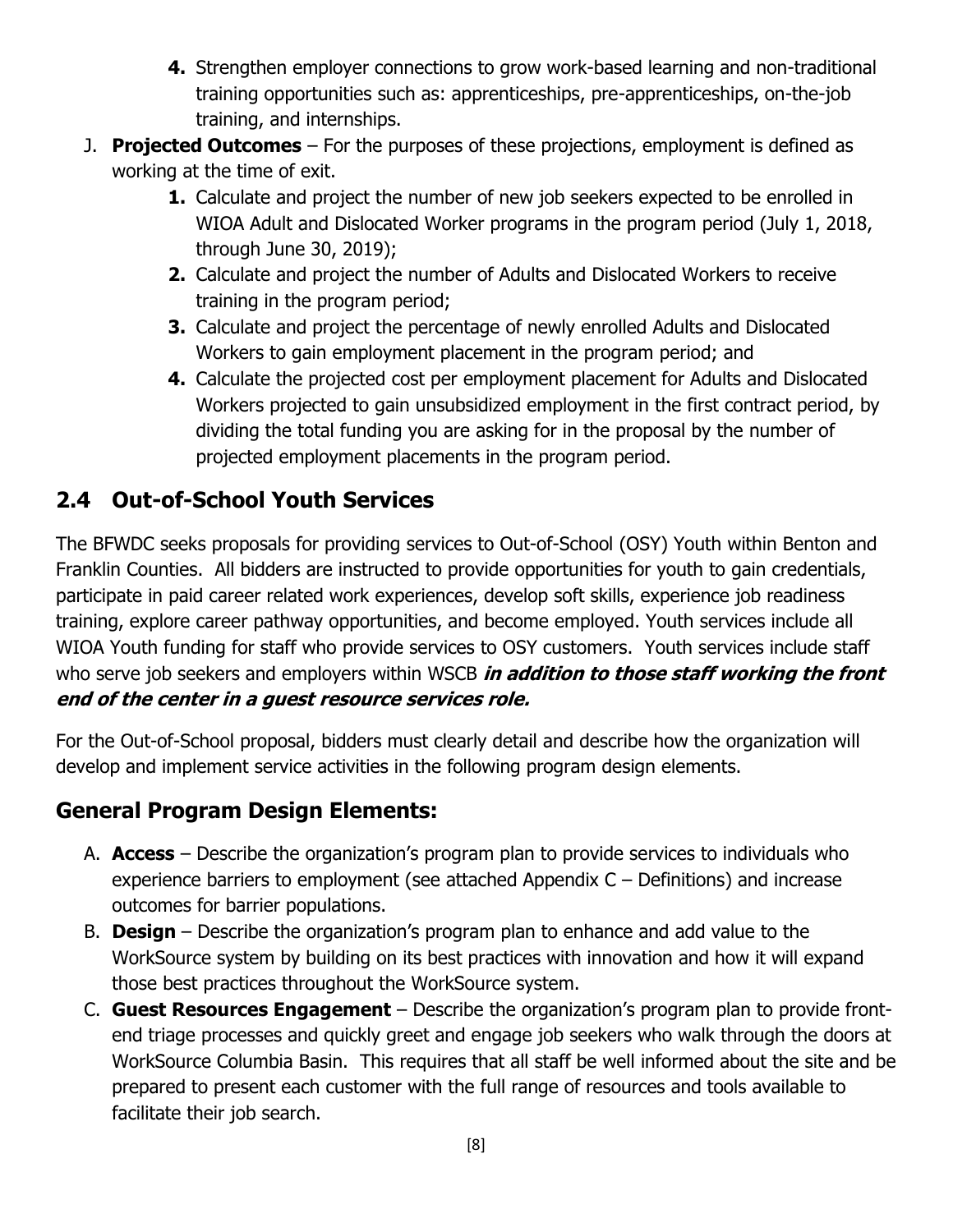## **WIOA Required Sequence of Services:**

The bidder funded through this RFP must ensure that all participants receive comprehensive and individualized services consistent with WIOA Required Sequence of Services. Bidders must describe the model and approach proposed to provide the required sequence of services, and articulate a clear service strategy that includes:

- D. **Outreach and Recruitment** Identify potentially eligible youth and provide an orientation informing youth of the full array or applicable or appropriate services available and how to access these services.
- E. **Intake and Eligibility Determination**  Gather, verify, and certify eligibility, and enter data in Efforts to Outcomes (ETO); if a youth is not eligible for WIOA services, he/she will be offered assistance in accessing organizations/services that are more appropriate. (See attached Appendix C – Definitions for eligibility definitions).
- F. **Objective Assessment and Referral** Establish the baseline for all activities and training, and act as the foundation for development of goals (i.e. educational, employment, credential attainment, etc.). Each eligible youth must receive an objective assessment that includes a review of: basic skills, education, work history, occupational skills, employability, interests, aptitudes, developmental needs, supportive service needs, and strengths, to identify appropriate services and career pathways for the eligible youth and inform the individual service strategy.
- G. **Individual Service Strategy (ISS)**  Development in the form of a written plan of action, based on the objective assessment, to identify age-appropriate short and long-term goals that may include career pathways, educational and employment goals, and service needs. The ISS must directly link activities/services to one or more indicators of performance. The BFWDC considers the ISS a living document that requires on-going review of the progress of each participant towards goals, with updates as needed.
- H. **Case Management**  Assess needs of youth to meet educational and employment goals and assist youth in obtaining those services. The provider is responsible for comprehensive case management to each youth. Records are used to document and retain information about youth, the process and progress of the services being provided, and are a focal point for accountability to funding.
- I. **Full Range of Youth Services**  The (14) WIOA youth program elements must be made available to enrolled youth as needed or requested. Each bidder must demonstrate a service delivery plan that include the fourteen (14) required WIOA youth program elements. See Appendix B – 14 WIOA Youth Service Elements Delivery Plan for a list of the required elements. Bidders must submit a completed Appendix B as an attachment to the Proposal Narrative and indicate for each service element whether the bidder will provide the service element directly. If the bidder is not providing the service element directly, it must indicate what agency/organization the bidder has partnered with to provide the service element, and whether there is a formal partnership agreement in place for the service element provision.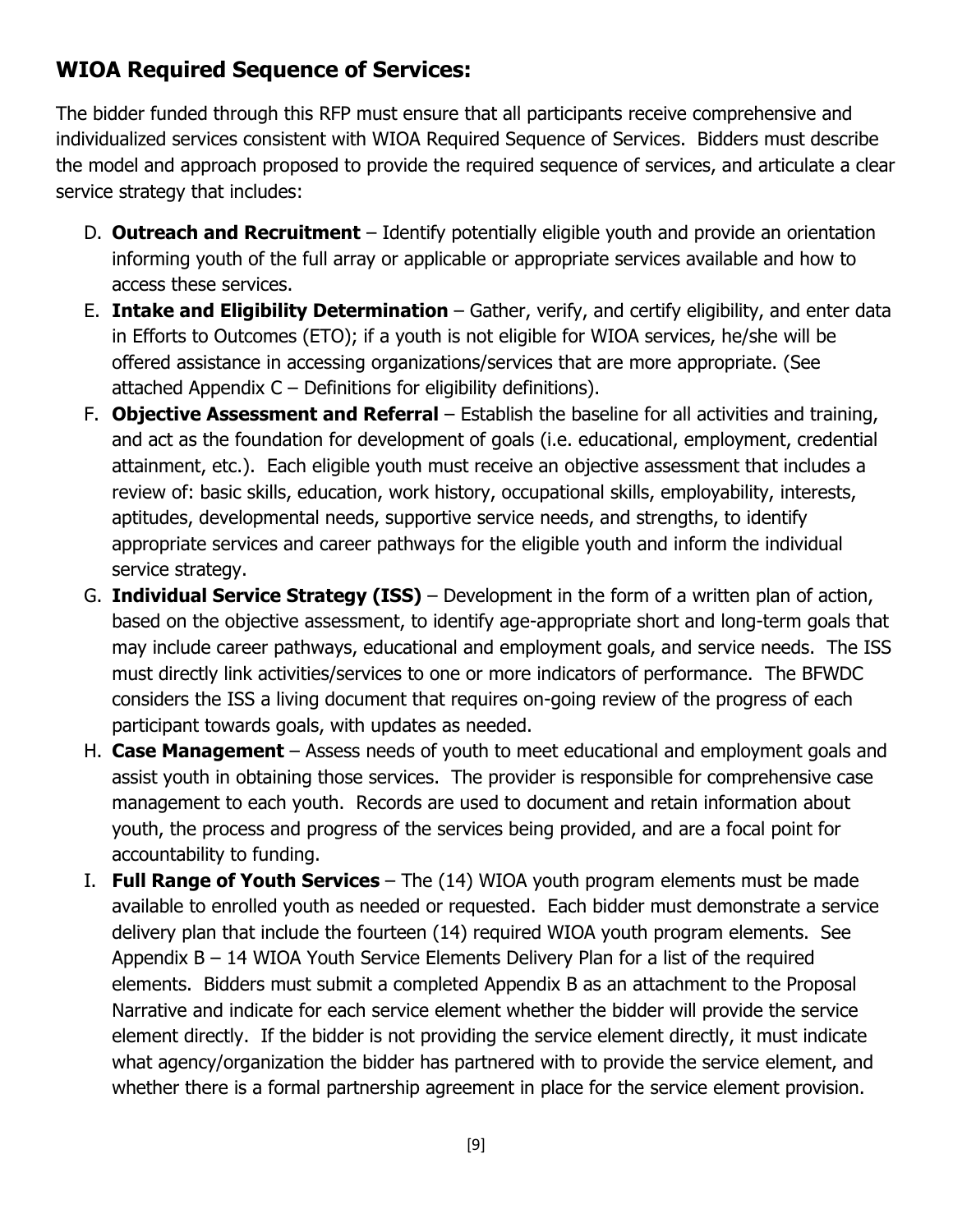The bidder will have primary responsibility for ensuring that each youth participant has access to the fourteen (14) services.

J. **Follow-Up Services** – Provided for a minimum 12-month period after program exit.

## **Other OSY Required Program Design Elements:**

- K. **Work Experience** Bidders must demonstrate a capacity to provide work-based learning programs, such as unpaid and paid work experiences, employment, pre-apprenticeship, internships, job shadowing, and on-the-job-training that serve as the next steps in career development, whether the desired outcome is employment or enrollment in advanced training or higher education. The BFWDC requires at least 20% of all awardee youth formula funds be devoted to paid work experiences.
- L. **Career Pathways**  Proposals must describe clear career pathways indicating what services will be provided and by whom for youth participants, including education, training, employment, and provision of intensive case management services. Each youth receiving individualized career services mush have a written career pathway plan that identifies specific steps and activities that will lead to placement into jobs or postsecondary education/training. Career pathway plans must provide clear advancement opportunities and transitions of participant youth.
- M. **Employer Strategies**  Proposals must describe how the program will:
	- **1.** Promote employer involvement in workforce planning and the development of workforce solutions.
	- **2.** Integrate workforce development with economic development efforts to enhance business retention and growth.
	- **3.** Lead efforts to respond to industry needs with sector-based solutions.
	- **4.** Strengthen employer connections to grow work-based learning and non-traditional training opportunities such as: apprenticeships, pre-apprenticeships, on-the-job training, and internships.
- N. **Youth Integration** WIOA mandates that youth services must be integrated. Please detail and describe the proposal to coordinate youth services with the WorkSource system.
- O. **Job Readiness Training**  Describe career assessment tools and strategies to deliver job readiness training to WIOA youth, including soft skills, labor market information, resumes, applications, cover letters, job search and interview skills.
- P. **Reengagement**  Bidders must participate in the planning process for the Tri-Cities Youth Reengagement Center. Proposals must describe how the organization will bring innovative concepts to the steering committee for review and implementation.
- Q. **Projected Outcomes**  Calculated and project:
	- **1.** The number of OSY to be newly enrolled into the WIOA youth program;
	- **2.** The number of OSY to attain GED or high school credentials;
	- **3.** The number of OSY to receive paid work experience;
	- **4.** The number of OSY to gain employment or become enrolled at exit into a postsecondary school educational or training program, or join the military; and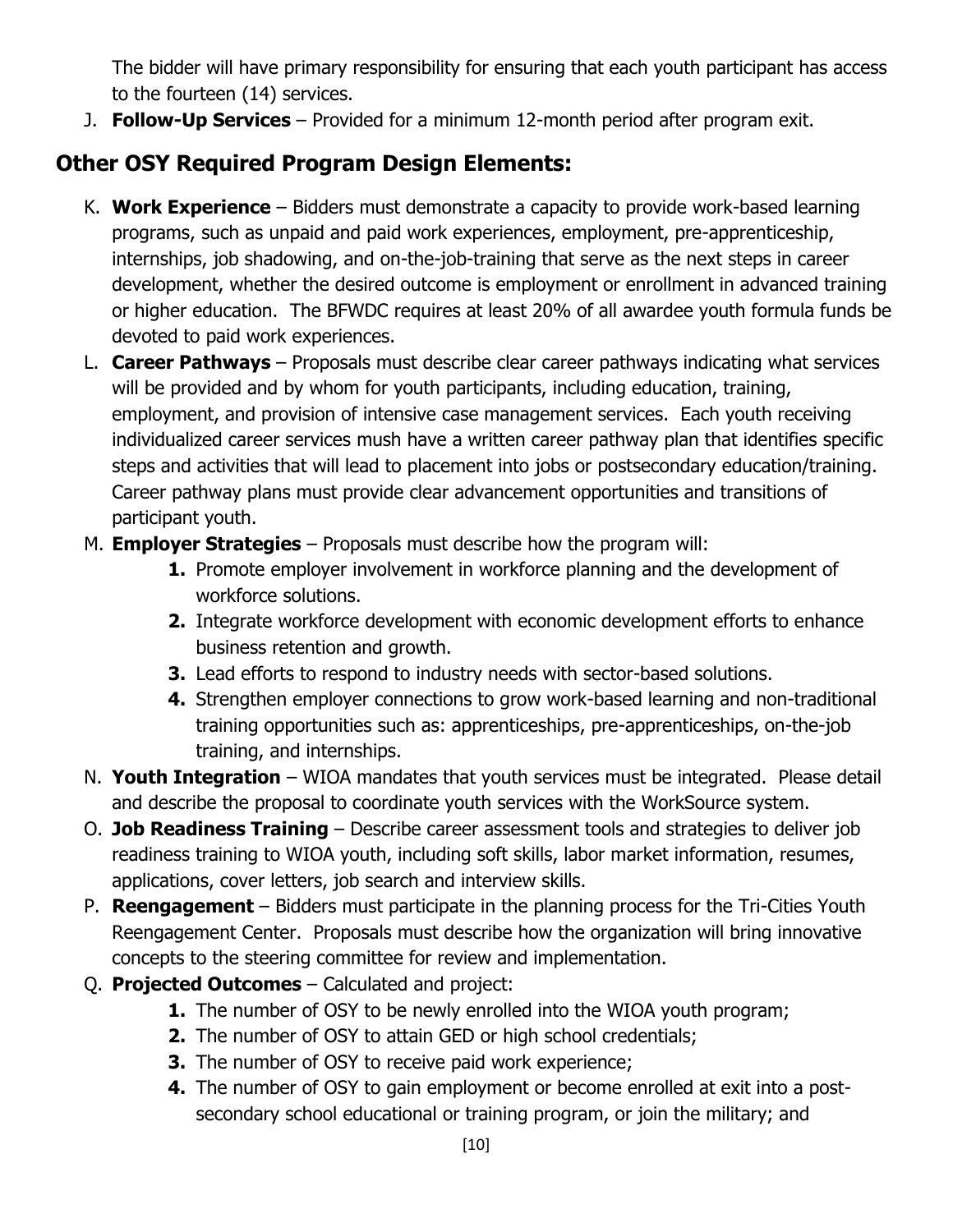**5.** Calculate the projected cost per OSY positive outcome (see note below), by dividing the total number of funding requested in the proposal by the number of projected positive outcomes in the first contract period.

Note: A positive OSY outcome is (a) unsubsidized employment placement at exit; (b) credential attainment; (c) post-secondary school educational or training program enrollment; or (d) military enrollment.

## **SECTION 3: Budget form and Budget Narrative**

Bidders must complete and submit a Budget form and Cost Proposal in the spreadsheet form at Appendix A. Bidders are also instructed to submit a separate Budget Narrative, not to exceed two (2) pages. See attached RFP 18-01 Proposal Instructions for additional formatting rules.

## **Budget and Cost Proposal Form**

Separately in a Budget Narrative, bidders must describe how WIOA funding will be integrated with other resources to achieve the maximum benefit to customers. If applying as a consortium, clearly identify the financial and non-financial resources to be provided by each organization participating in the consortium. Identify all leveraged resources with specificity.

Administrative and overhead costs should be minimized since Federal workforce funding is limited and may be declining. Efforts to maximize workforce services per dollar are critical. All administrative and operating/overhead/indirect costs will be reviewed by the BFWDC and are subject to negotiations and reduction as part of any proposal evaluation and contract negotiation.

Budget Narrative and cost proposals will be scored on the following criteria:

- A. Budget Narrative aligns with proposed program activities and details all major expenditures anticipated by successful program delivery;
- B. The Budget and Cost Proposal spreadsheet contains a realistic cost itemization for the services to be provided;
- C. The total program cost is within estimated funding available;
- D. Operating/overhead/indirect costs are within reasonable limits;
- E. Direct client service costs (per participant) are calculated properly and provide value; and
- F. Staff wages and fringe benefits are reasonable within the local labor market.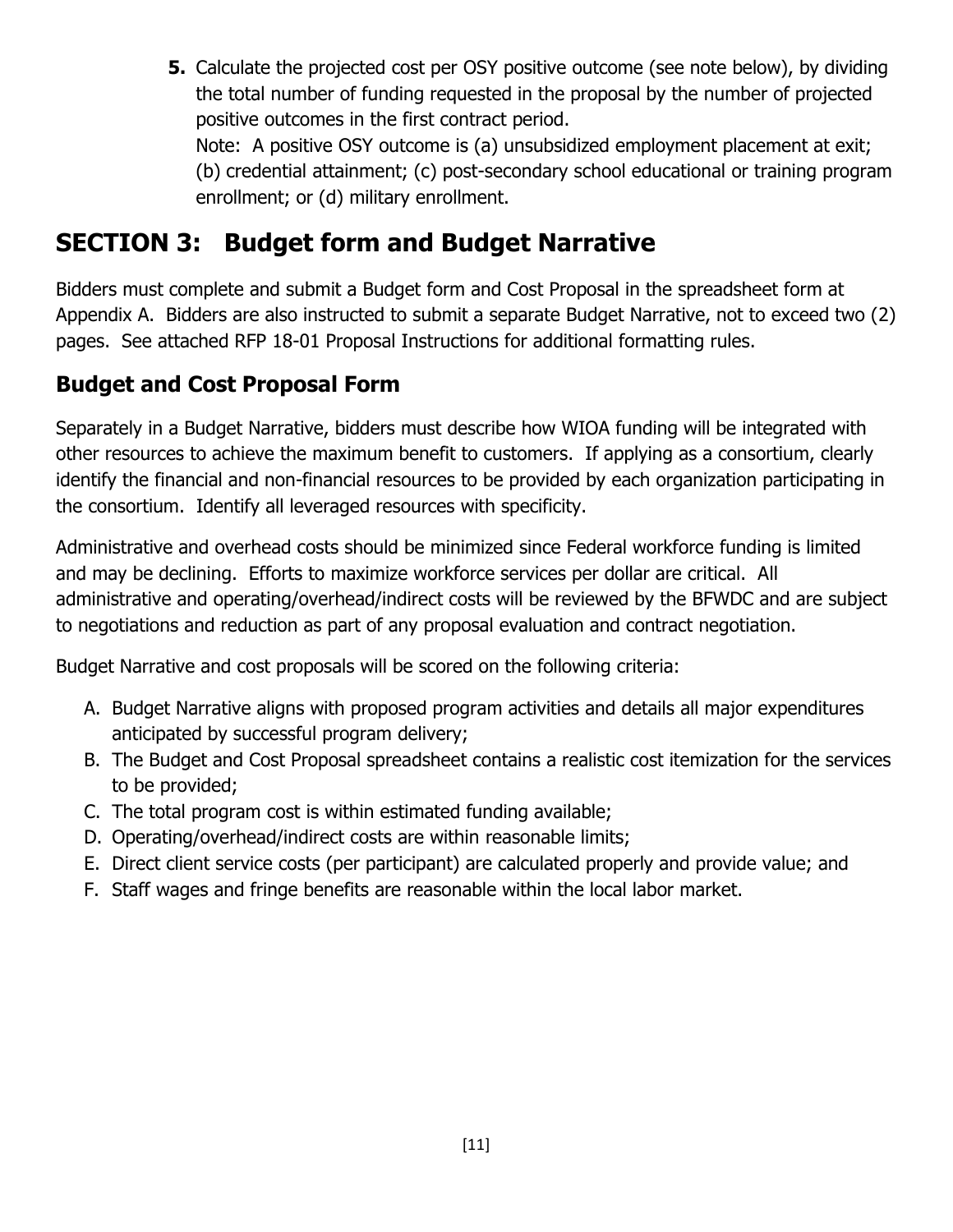## **SECTION 4: Proposal Scoring**

Proposals in compliance with this RFP that meet the minimum requirements will be scored on program design and elements with possible points as follows:

### **All Proposals will be scored on narrative sections 2.1 and 2.2, for a total of 25 points available:**

| 2.1 |    | Organizational Background and Capacity                                                           | 15/100 Points  |
|-----|----|--------------------------------------------------------------------------------------------------|----------------|
|     | А. | History of the organization                                                                      | $\overline{2}$ |
|     | В. | Description of qualifications                                                                    | $\overline{2}$ |
|     | C. | Evidence in support of past performance                                                          | $\overline{2}$ |
|     | Ε. | Staffing and management structure                                                                | $\overline{2}$ |
|     | F. | Ongoing staff development plan                                                                   | $\overline{2}$ |
|     | G. | Grant recipients/fiscal agent role and fund accounting experience                                | 1              |
|     | Η. | Examples of workforce system/service delivery improvements (2)                                   | 4              |
| 2.2 |    | Past Performance History                                                                         | 10/100 Points  |
|     | А. | Ability to meet stated program performance goals and objectives                                  | 4              |
|     | В. | Track record in recruiting customers                                                             | 3              |
|     | C. | Experience using data systems to capture service delivery information                            | 3              |
|     |    | Proposals will be scored on either 2.3 (Adult or Dislocated Worker) OR 2.4 (Out-of-School Youth) |                |
| 2.3 |    | Career Services for Adult and Dislocated Workers                                                 | 60/100 Points  |
|     | А. | Access                                                                                           | 8              |
|     |    |                                                                                                  |                |

| В. | Design                     |        | 8              |
|----|----------------------------|--------|----------------|
| C. | Guest Resource Engagement  |        | 12             |
| D. | Workshops                  |        | 4              |
| Ε. | Technology                 |        | 4              |
| F. | Outreach                   |        | 4              |
| G. | Work Based Learning        |        | 7              |
| Η. | Career Pathways            |        | 4              |
| Ι. | <b>Employer Strategies</b> |        | $\overline{4}$ |
| J. | <b>Project Outcomes</b>    |        | 5              |
|    |                            | $[12]$ |                |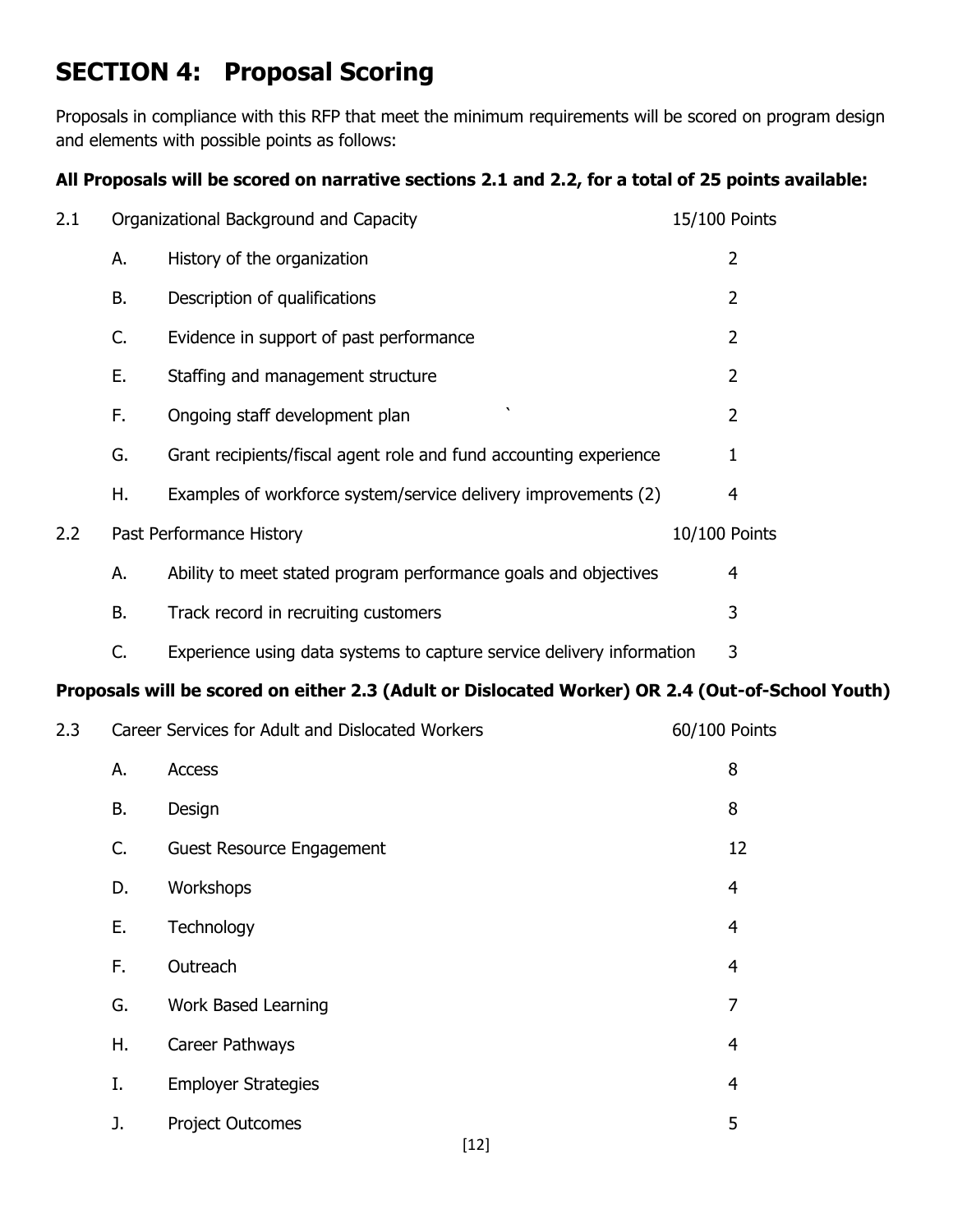| 2.4 |           | Out-of-School Youth Services              | 60/100 Points  |
|-----|-----------|-------------------------------------------|----------------|
|     | А.        | <b>Access</b>                             | 5              |
|     | <b>B.</b> | Design                                    | 5              |
|     | C.        | <b>Guest Resource Engagement</b>          | 10             |
|     | D.        | Outreach and Recruitment                  | 3              |
|     | Ε.        | Intake and Eligibility Determination      | $\overline{2}$ |
|     | F.        | Objective Assessment and Referral         | $\overline{2}$ |
|     | G.        | <b>Individual Service Strategy</b>        | $\overline{4}$ |
|     | Η.        | Case Management                           | $\overline{2}$ |
|     | I.        | Full Range of Youth Services (Appendix B) | $\overline{4}$ |
|     | J.        | Follow-Up Services                        | 3              |
|     | K.        | <b>Work Experience</b>                    | $\overline{4}$ |
|     | L.        | Career Pathways                           | 3              |
|     | М.        | <b>Employer Strategies</b>                | 3              |
|     | N.        | Youth Integration                         | $\overline{2}$ |
|     | O.        | Job Readiness Training                    | 3              |
|     | Ρ.        | Reengagement                              | $\mathbf{1}$   |
|     | Q.        | <b>Project Outcomes</b>                   | 4              |

### **All Proposals will be scored on Budget/Cost Proposal Form and Narrative Section 3, for a total of 15 points available:**

| 3.0 |    | Budget/Cost Proposal Form and Narrative                               | 15/100 Points |   |
|-----|----|-----------------------------------------------------------------------|---------------|---|
|     | А. | Budget Narrative aligns with proposed program activities              |               | 4 |
|     | В. | Budget/Cost Proposal is clear and contains realistic cost itemization |               | 3 |
|     | C. | Total program cost is within funding availability                     |               | 2 |
|     | D. | Operating/overhead/indirect costs are reasonable                      |               | 2 |
|     | Е. | Direct client services costs are calculated properly                  |               | 2 |
|     | F. | Staff wages and fringe benefits are reasonable                        |               | 2 |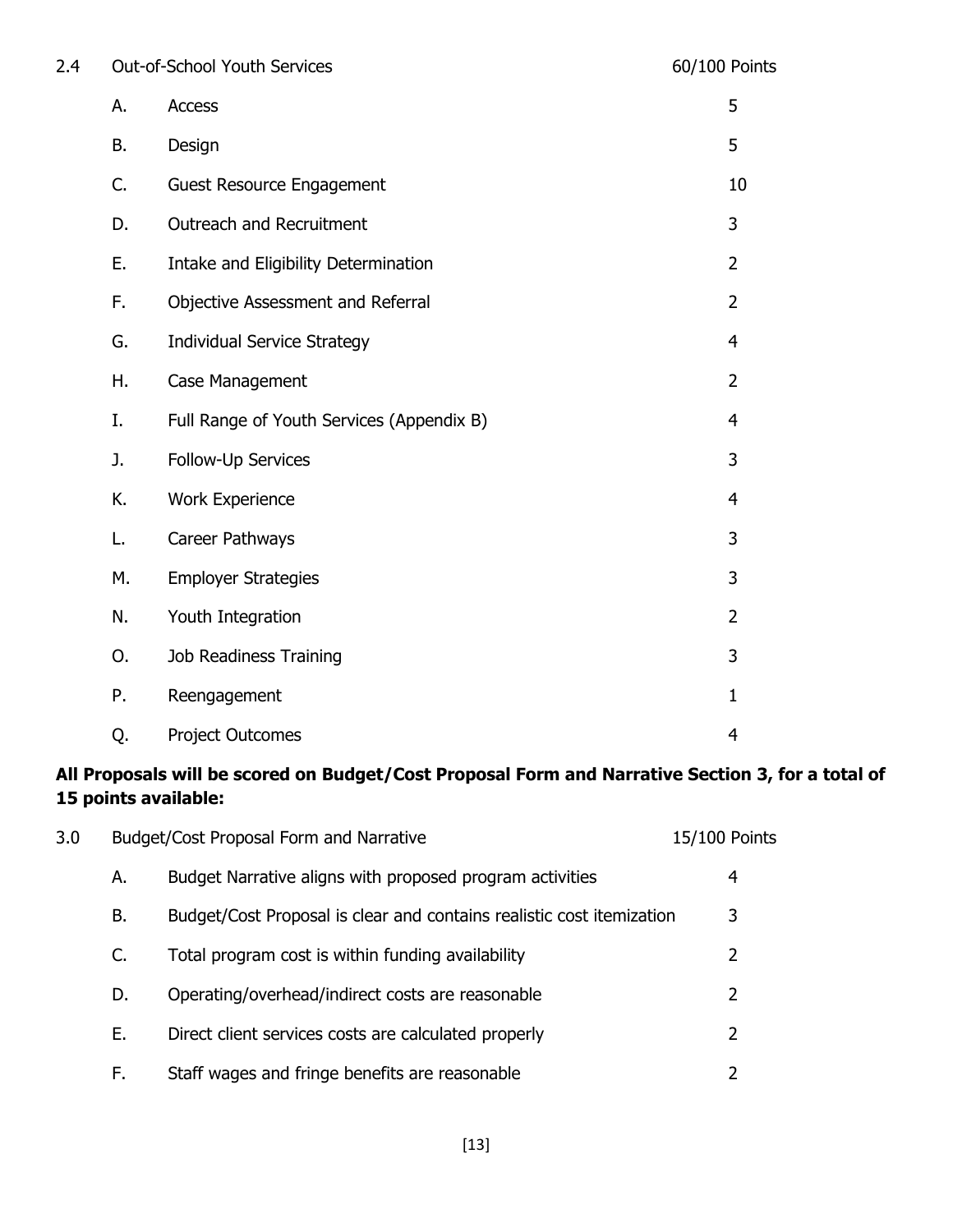## **RFP 18-01 Proposal Instructions**

All proposals are to be submitted in accordance with the general conditions and procedures stated in this RFP. The following must be submitted by **Wednesday, May 23, 2018, 4:00 pm (PST):**

Attn: **RFP 18-01**

Address: Benton-Franklin Workforce Development Council

815. N. Kellogg, Suite C

Kennewick, WA 99336

- 1. One (1) original proposal shall be submitted in a sealed envelope marked "BFWDC RFP 18-01: ORIGINAL RESPONSE"
- 2. Ten (10) additional copies of the proposal shall be submitted in a separate, sealed container marked "BFWDC RFP 18-01: RESPONSE COPIES"

### **Proposal Requirements:**

- 1. Proposals must be received at the BFWDC office not later than the deadline. Proposals not received by the deadline will be automatically disqualified from competition – **no exceptions**. Faxed or emailed proposals will not be accepted. A postmark will not be accepted if the proposal does not arrive by the deadline.
- 2. Include all the required attachments that pertain to your proposal. **There are no additional attachments allowed.** Failure to include required attachments will disqualify the proposal. See Compliance Checklist for a complete list of required forms.
- 3. **Proposal narrative is limited to 12 pages** (required table of contents, budget narrative, organization charts, and the budget and cost proposal form do not count toward the narrative page limit).
- 4. **Bidders must submit separate, complete applications for each funding category requested (Adult/Dislocated Worker/Out-of-School Youth).**
- 5. **Budget narrative** may not exceed **2 pages**, single spaced.
- 6. Print on only one side of the page.
- 7. Use 12-point Tahoma type, 1-inch margins and single spacing.
- 8. Do not staple your proposal, bind it in any way, or use divider tabs; removable clips are acceptable.

### **Withdrawals:**

A submitted application may be withdrawn prior to the application due date. A written request to withdraw the application must be submitted to the BFWDC. If a bidder does not withdraw a proposal by the due date, the proposal becomes the property of the BFWDC and may be subject to public disclosure per the Freedom of Information Act.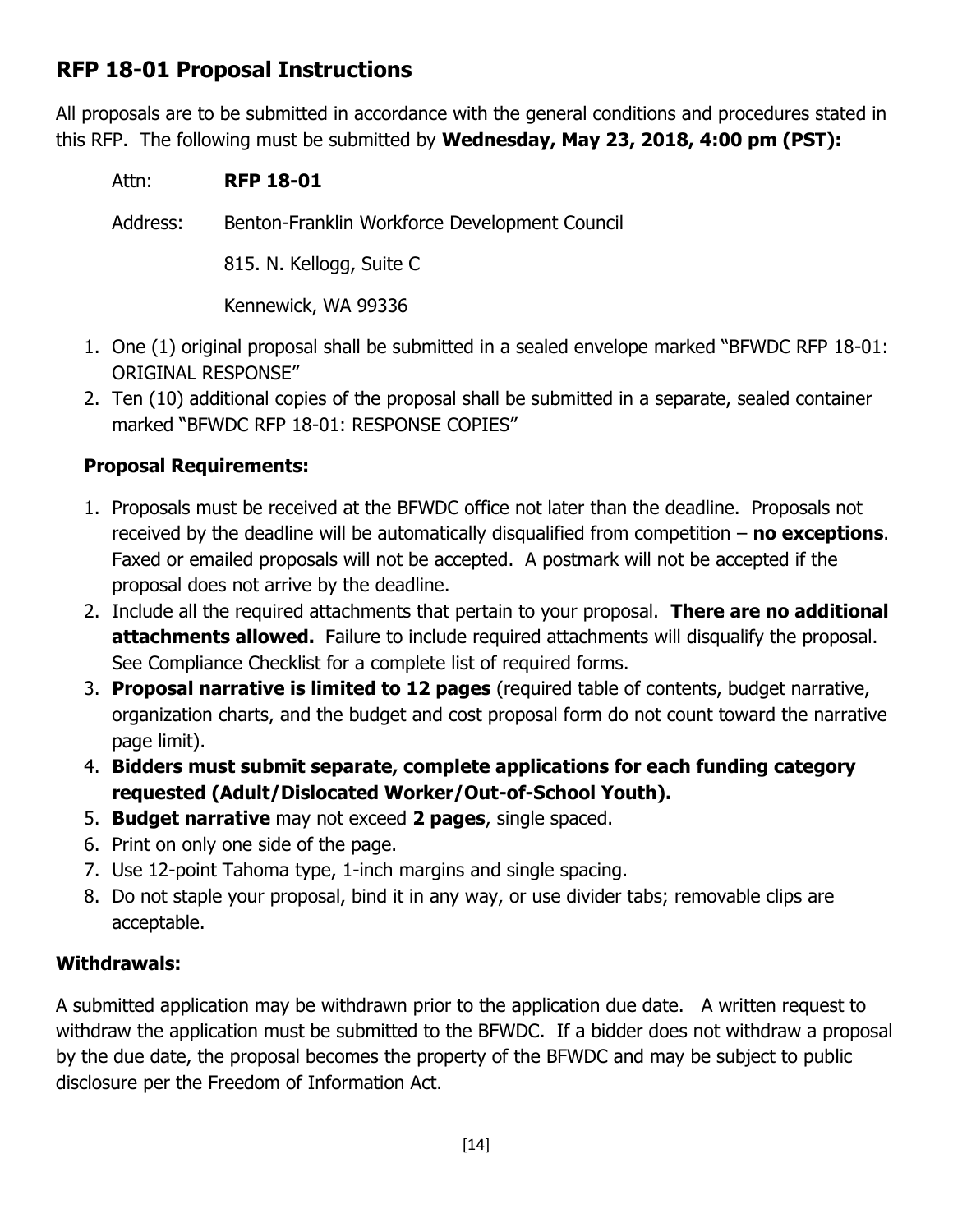### **RFP 18-01 Proposal Cover Sheet**

| Name of Lead Agency/Organization:   | Click here to enter text. |
|-------------------------------------|---------------------------|
| Partnership Agency (if applicable): | Click here to enter text. |
| Mailing Address:                    | Click here to enter text. |
| <b>Contact Person:</b>              | Click here to enter text. |
| Title of Contact Person:            | Click here to enter text. |
| Telephone Number:                   | Click here to enter text. |
| E-mail Address:                     | Click here to enter text. |

Funding Category and Amount:

|              | <b>Adult Career Services</b>             | \$Click here to enter text. |
|--------------|------------------------------------------|-----------------------------|
| $\mathbf{I}$ | <b>Dislocated Worker Career Services</b> | \$Click here to enter text. |
|              | <b>OSY Career Services</b>               | \$Click here to enter text. |

Proposal Summary: Please summarize your program proposal in a brief paragraph.

Click here to enter text.

To the best of my knowledge and belief, all information in this proposal is true and correct, the document has been authorized by the governing body of the applicant.

| Name of Authorized Representative      | Title of Authorized Representative |      |  |
|----------------------------------------|------------------------------------|------|--|
|                                        |                                    |      |  |
| Signature of Authorized Representative | <b>Telephone Number</b>            | Date |  |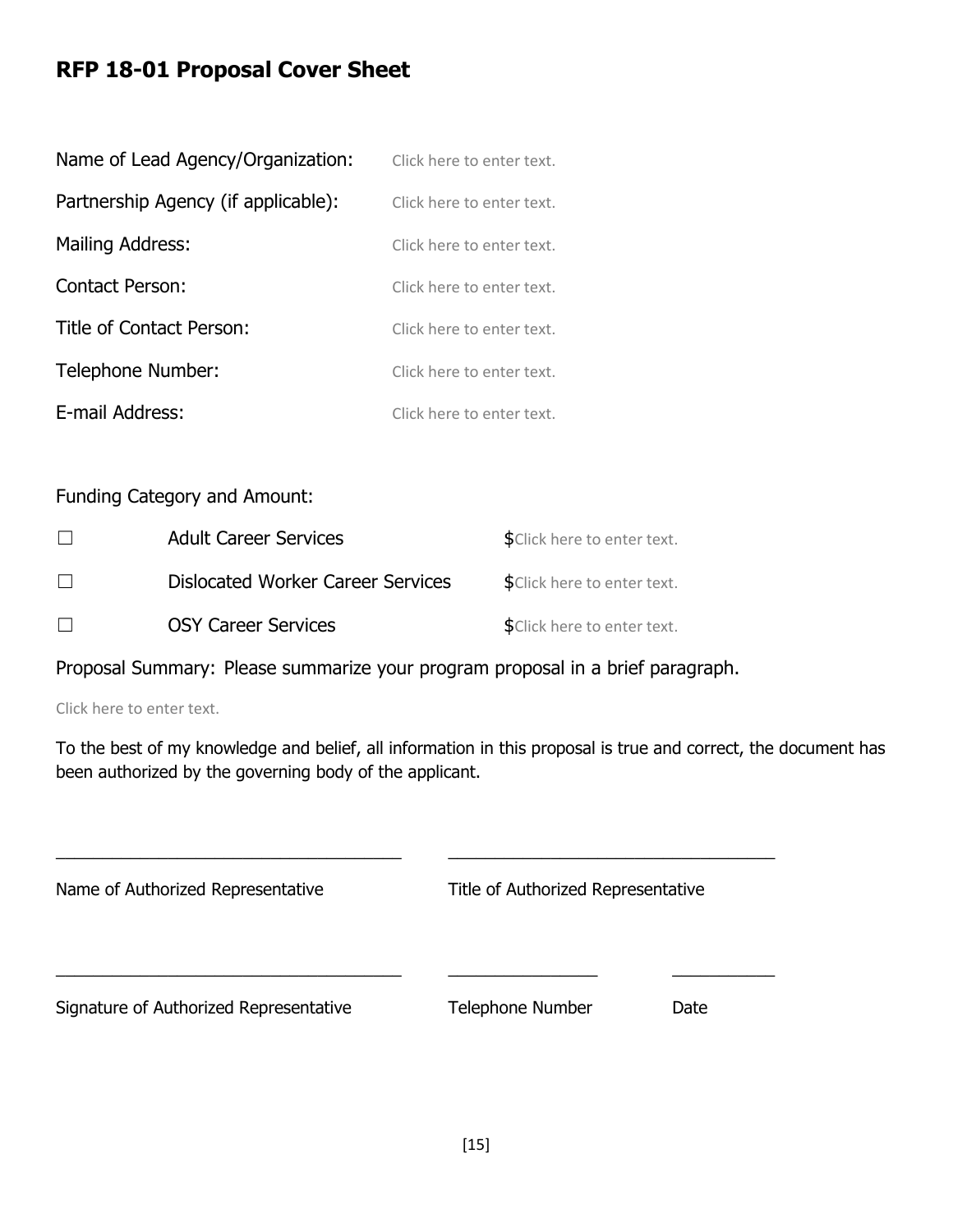### **Compliance Checklist**

It is the bidder's responsibility to make sure that all the required elements and forms are included in the proposal. Proposals that do not include the required elements and forms will be automatically disqualified from consideration. No exceptions will be granted. If you have any questions about the requirements, please submit a question in writing to [procurement@bf-wdc.org.](mailto:procurement@bf-wdc.org)

For **each** proposal being submitted (Adult/Dislocated Worker/OSY), include the following:

- ☐ RFP 18-01 Proposal Cover Sheet
- ☐ Statement of Compliance Form
- $\Box$  One (1) original and ten (10) copies of the proposal, each copy including:
	- Proposal Table of Contents (1 page)
	- Proposal Narrative Response (12 pages, maximum)
	- Organizational Chart (1 page)
	- Budget Narrative Response (2 pages, maximum)
	- Appendix A Budget/Cost Proposal Form (provided)
	- Appendix B OSY Only (provided)
- 

### **Submit one copy only with the original proposal:**

- ☐ One copy each of the bidder's last two years of audited financial statements **and** last two years of monitoring reports; if consortium application, each agency/organization must submit audited financial statements and monitoring reports; if audited statements are not available, submit a brief explanation of why and submit unaudited financial statements
- $\Box$  One copy of the bidder's business license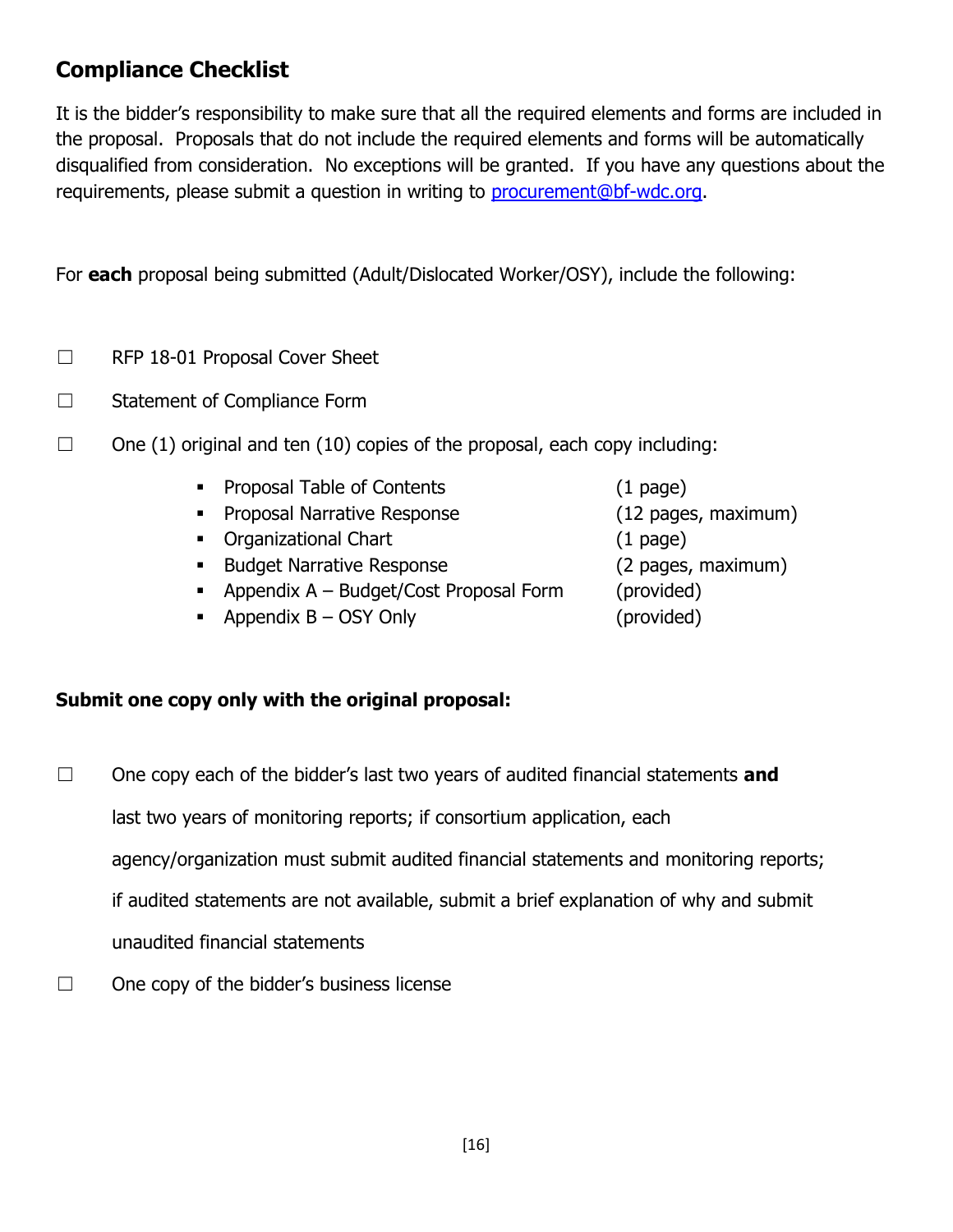As the authorized signatory official for: Click here to enter text.,

### Submitting Lead Agency/Organization

I hereby certify:

- That the above-named proposer is legally authorized to submit this proposal requesting funding under WIOA;
- That the above-named proposer agrees to execute all work related to this application in accordance with WIOA, U.S. Department of Labor, State of Washington Employment and Training issuances, Benton-Franklin Workforce Development Council (BFWDC) policies and guidelines, and other administrative requirements issued by the Governor of the State of Washington. The bidder shall notify the BFWDC within 30 calendar days after issuance of any amended directives if it cannot comply with amendments;
- That the above-named proposer will ensure special efforts to prevent fraud and other program abuses, including but not limited to deceitful practices, intentional misconduct, willful misrepresentation and improper conduct which may or may not be fraudulent in nature;
- That the contents of the proposal are truthful and accurate, and the above-named proposer agrees to comply with the policies stated in this RPF;
- That this proposal represents an actual request subject only to mutually agreeable term negotiation outcomes and that the above-named proposer is in agreement that the BFWDC reserves the right to accept or reject any proposal for funding;
- That the above-named proposer has not been debarred or suspended from receiving federal grants, contracts, or assistance; and
- That the above-named proposer waives any right to claim against the individual Board members and staff of the Benton-Franklin Workforce Development Council.

| Name of Authorized Representative      |                  | Title of Authorized Representative |  |  |
|----------------------------------------|------------------|------------------------------------|--|--|
|                                        |                  |                                    |  |  |
| Signature of Authorized Representative | Telephone Number | Date                               |  |  |
|                                        | [17]             |                                    |  |  |

 $\overline{\phantom{a}}$  , and the contribution of the contribution of the contribution of the contribution of the contribution of the contribution of the contribution of the contribution of the contribution of the contribution of the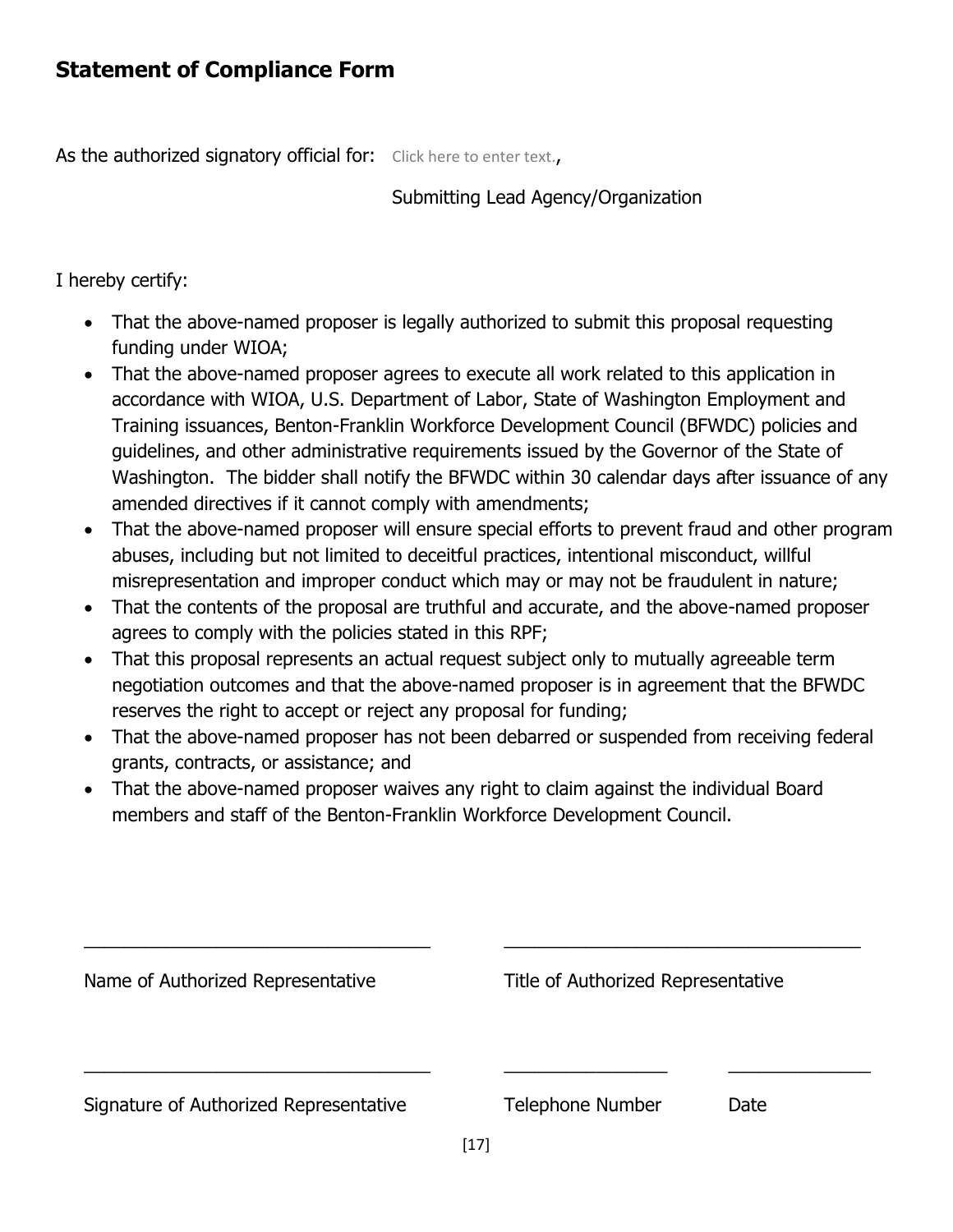### **Appendix A – Budget and Cost Proposal Form**

All bidders must download this spreadsheet form from the BFWDC website and complete the Excel workbook:

### **Budget and Cost Proposal**

Agency/Organization:

### **A) Personnel: Staffing**

| Position Title | <b>Yearly Salary</b> | % Charged to Grant | Salary Charged to Grant |        | <b>Benefits</b> | Total |  |
|----------------|----------------------|--------------------|-------------------------|--------|-----------------|-------|--|
|                |                      |                    |                         | $\sim$ |                 |       |  |
|                |                      |                    |                         | $\sim$ |                 |       |  |
|                |                      |                    |                         | $\sim$ |                 |       |  |
| Subtotal       |                      |                    |                         |        |                 |       |  |

### **B) Agency Costs : Operating/Overhead/In-Direct Costs**

| Item     | Amount |
|----------|--------|
|          |        |
|          |        |
|          |        |
| Subtotal |        |

### **C) Direct Client Services: Participants Costs**

| Item     | Amount |  |  |
|----------|--------|--|--|
|          |        |  |  |
|          |        |  |  |
|          |        |  |  |
| Subtotal |        |  |  |

#### **Summary**

| Item | Amount |
|------|--------|
|      |        |

|    |                               | . |
|----|-------------------------------|---|
| A) | Personnel                     |   |
|    | B) Agency Costs               |   |
| C) | <b>Direct Client Services</b> |   |

#### **Total Request a**  $\uparrow$  **5**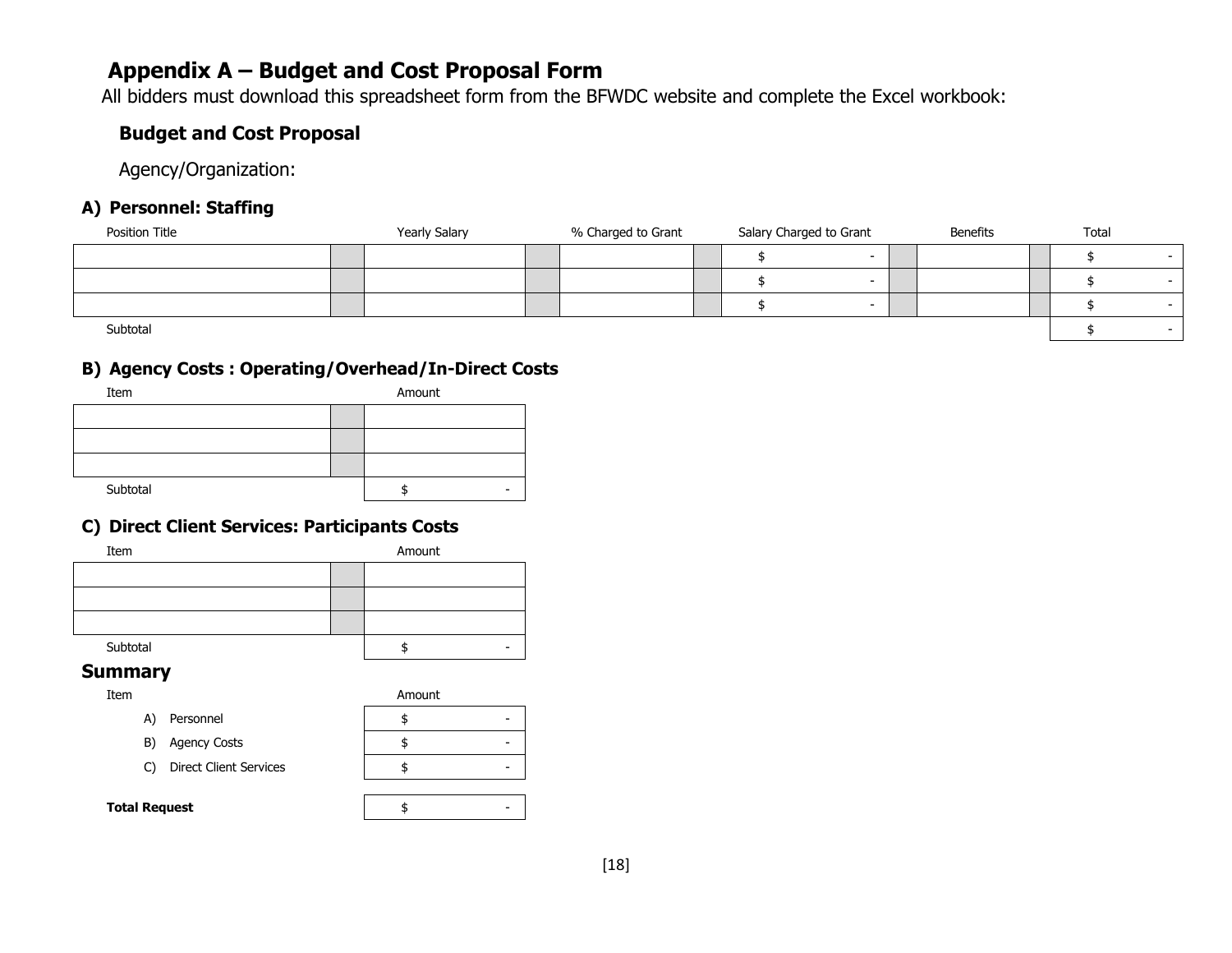## **Appendix B – 14 WIOA Youth Service Elements Delivery Plan**

### Out-of-School Youth ONLY

Youth services bidders must download Appendix B table formant form the BFWDC website, complete the form, and submit as an attachment to the OSY proposal narrative:

WIOA Youth Service Elements Delivery Plan (form)

### **Required Youth Service Elements**

**1)** Tutoring, study skills training, and evidence based dropout prevention strategies that lead to completion of a secondary school diploma or its recognized equivalent or for a recognized postsecondary credential.

|    | Will bidder provide this service directly?                           | Yes<br>$\Box$ | $\Box$ No |
|----|----------------------------------------------------------------------|---------------|-----------|
|    | Will bidder's partner provide service?                               | $\Box$ Yes    | $\Box$ No |
|    | Identify agency/organization name (if applicable)                    |               |           |
|    | Is there a Formal Partnership Agreement in Place? $\Box$ Yes         |               | $\Box$ No |
| 2) | Alternative secondary school services, or dropout recovery services. |               |           |
|    | Will bidder provide this service directly?                           | Yes<br>$\Box$ | $\Box$ No |
|    | Will bidder's partner provide service?                               | Yes<br>$\Box$ | $\Box$ No |
|    | Identify agency/organization name (if applicable)                    |               |           |
|    | Is there a Formal Partnership Agreement in Place? $\Box$ Yes         |               | No        |

**3)** Paid and unpaid work experiences that have academic and occupational education as a component of the work experience, which may include a. summer employment opportunities and other employment opportunities throughout the school year b. pre-apprenticeship programs c. internships and job shadowing and d. on the job training opportunities.

| Will bidder provide this service directly?                   | ⊟ Yes      | $\Box$ No |
|--------------------------------------------------------------|------------|-----------|
| Will bidder's partner provide service?                       | $\Box$ Yes | $\Box$ No |
| Identify agency/organization name (if applicable)            |            |           |
| Is there a Formal Partnership Agreement in Place? $\Box$ Yes |            | $\Box$ No |

**4)** Occupational skill training, which includes priority consideration for training programs that lead to recognized postsecondary credentials that are aligned with in demand industry sectors or occupations.

| Will bidder provide this service directly?        | $\Box$ Yes | ⊟ No |
|---------------------------------------------------|------------|------|
| Will bidder's partner provide service?            | $\Box$ Yes | ⊟ No |
| Identify agency/organization name (if applicable) |            |      |
|                                                   |            |      |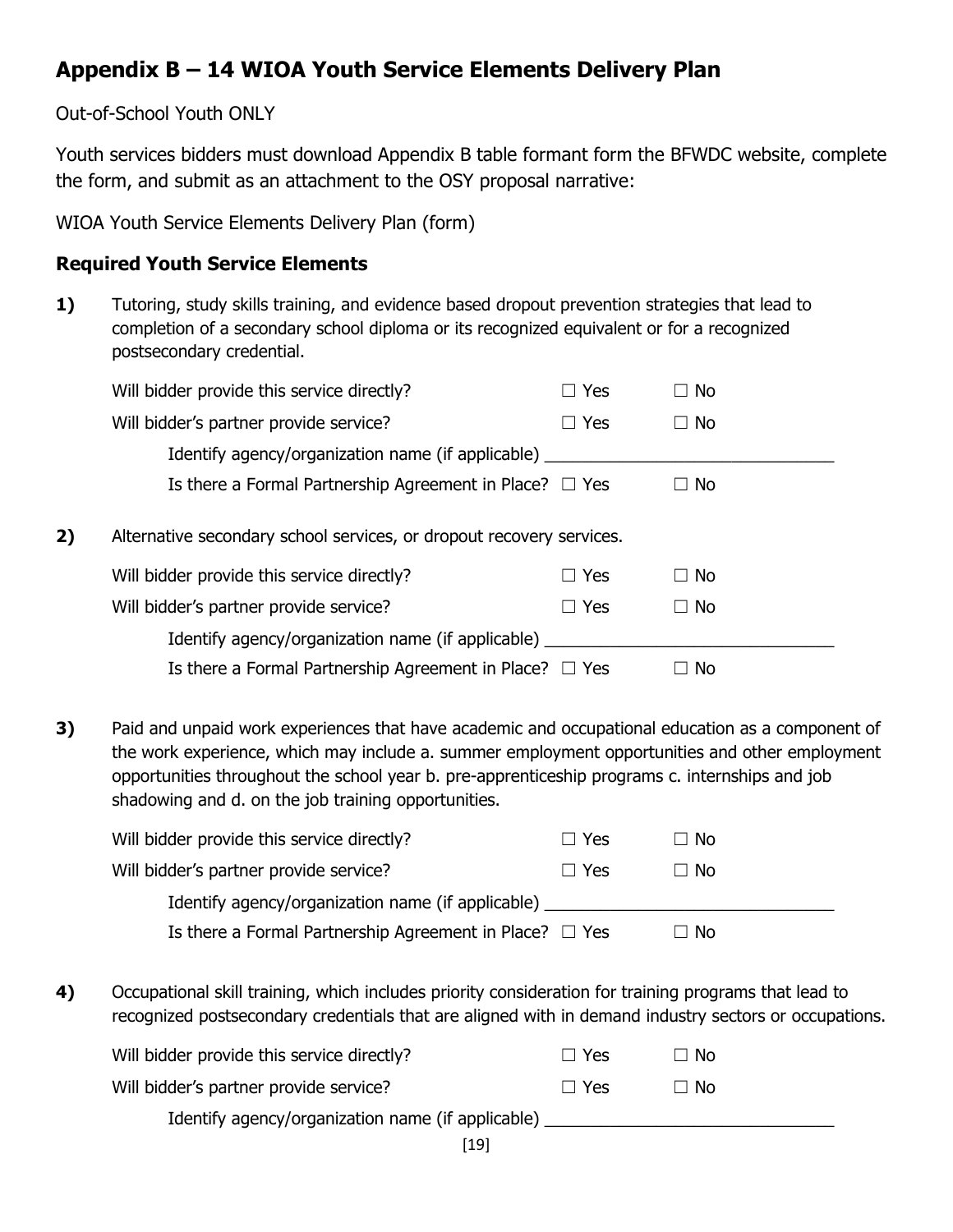| Is there a Formal Partnership Agreement in Place? $\Box$ Yes |  | $\Box$ No |
|--------------------------------------------------------------|--|-----------|
|--------------------------------------------------------------|--|-----------|

**5)** Educational offered concurrently with and in the same context as workforce preparation activities and training for specific occupation or occupational cluster.

|    | Will bidder provide this service directly?                                                                                                                                 | $\Box$ Yes | $\Box$ No |
|----|----------------------------------------------------------------------------------------------------------------------------------------------------------------------------|------------|-----------|
|    |                                                                                                                                                                            |            |           |
|    | Will bidder's partner provide service?                                                                                                                                     | $\Box$ Yes | $\Box$ No |
|    | Identify agency/organization name (if applicable) ______________________________                                                                                           |            |           |
|    | Is there a Formal Partnership Agreement in Place? $\Box$ Yes                                                                                                               |            | $\Box$ No |
| 6) | Leadership development opportunities including community service and peer-centered activities<br>encouraging responsibility and other positive social and civic behaviors. |            |           |
|    | Will bidder provide this service directly?                                                                                                                                 | $\Box$ Yes | $\Box$ No |
|    | Will bidder's partner provide service?                                                                                                                                     | $\Box$ Yes | $\Box$ No |
|    | Identify agency/organization name (if applicable) ______________________________                                                                                           |            |           |
|    | Is there a Formal Partnership Agreement in Place? $\Box$ Yes                                                                                                               |            | $\Box$ No |
| 7) | Supportive Services.                                                                                                                                                       |            |           |
|    | Will bidder provide this service directly?                                                                                                                                 | $\Box$ Yes | $\Box$ No |
|    | Will bidder's partner provide service?                                                                                                                                     | $\Box$ Yes | $\Box$ No |
|    | Identify agency/organization name (if applicable) ______________________________                                                                                           |            |           |
|    | Is there a Formal Partnership Agreement in Place? $\Box$ Yes                                                                                                               |            | $\Box$ No |
| 8) | Adult mentoring for a duration of at least twelve (12) months that may occur both during and after<br>program participation.                                               |            |           |
|    | Will bidder provide this service directly?                                                                                                                                 | $\Box$ Yes | $\Box$ No |
|    | Will bidder's partner provide service?                                                                                                                                     | $\Box$ Yes | $\Box$ No |
|    | Identify agency/organization name (if applicable) _________                                                                                                                |            |           |
|    | Is there a Formal Partnership Agreement in Place? $\Box$ Yes                                                                                                               |            | $\Box$ No |
| 9) | Follow-up services for a minimum twelve (12) month period after the completion of the program.                                                                             |            |           |
|    | Will bidder provide this service directly?                                                                                                                                 | $\Box$ Yes | $\Box$ No |
|    | Will bidder's partner provide service?                                                                                                                                     | $\Box$ Yes | $\Box$ No |
|    | Identify agency/organization name (if applicable) _______                                                                                                                  |            |           |
|    | Is there a Formal Partnership Agreement in Place? $\Box$ Yes                                                                                                               |            | $\Box$ No |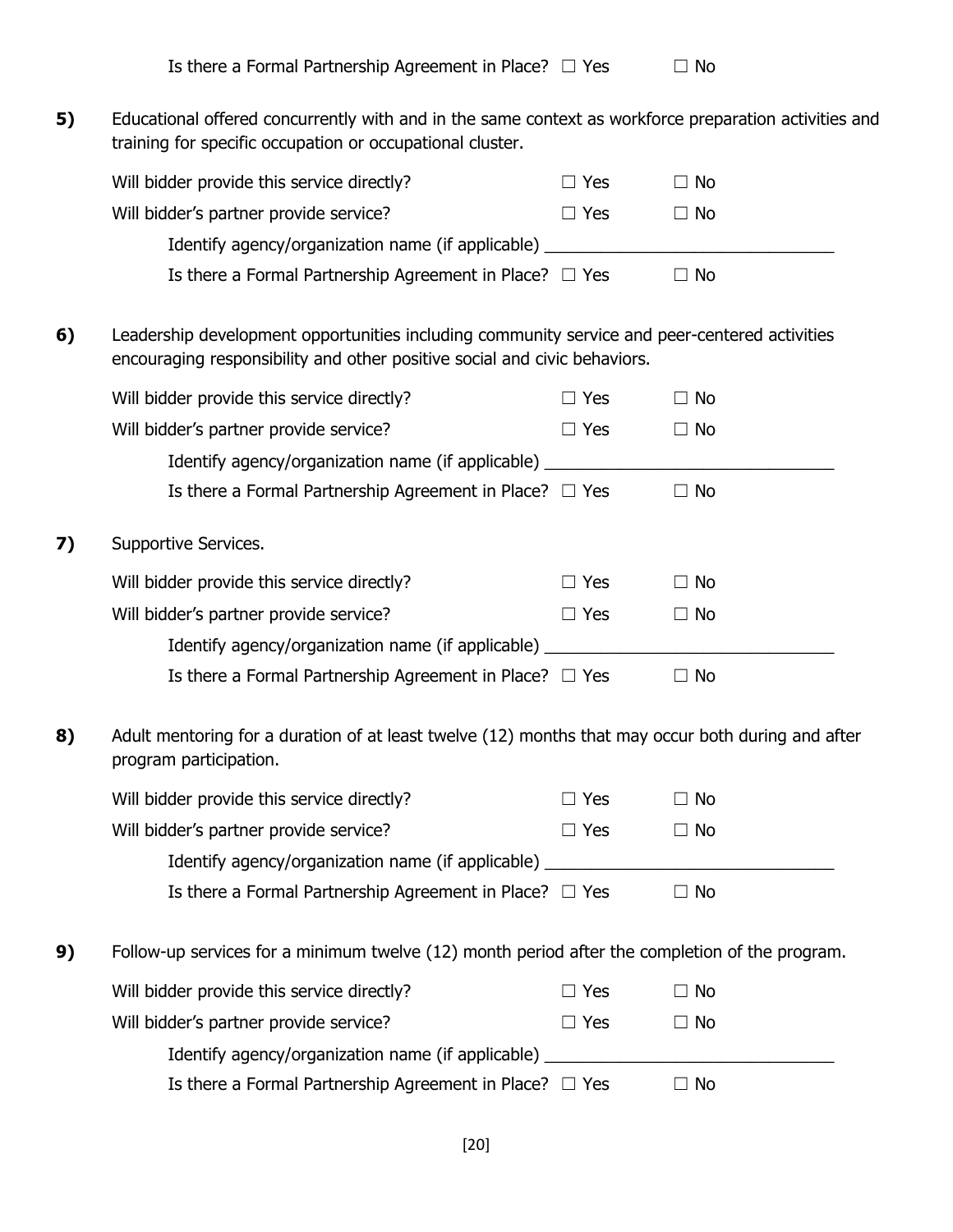| 10) | Comprehensive guidance and counseling, which may include drug and alcohol abuse                                                                                                                                                |            |           |  |
|-----|--------------------------------------------------------------------------------------------------------------------------------------------------------------------------------------------------------------------------------|------------|-----------|--|
|     | Will bidder provide this service directly?                                                                                                                                                                                     | $\Box$ Yes | $\Box$ No |  |
|     | Will bidder's partner provide service?                                                                                                                                                                                         | $\Box$ Yes | $\Box$ No |  |
|     | Identify agency/organization name (if applicable) _________                                                                                                                                                                    |            |           |  |
|     | Is there a Formal Partnership Agreement in Place? $\Box$ Yes                                                                                                                                                                   |            | $\Box$ No |  |
| 11) | Financial literacy education.                                                                                                                                                                                                  |            |           |  |
|     | Will bidder provide this service directly?                                                                                                                                                                                     | $\Box$ Yes | $\Box$ No |  |
|     | Will bidder's partner provide service?                                                                                                                                                                                         | $\Box$ Yes | $\Box$ No |  |
|     | Identify agency/organization name (if applicable) _________                                                                                                                                                                    |            |           |  |
|     | Is there a Formal Partnership Agreement in Place? $\Box$ Yes                                                                                                                                                                   |            | $\Box$ No |  |
| 12) | Entrepreneurial skills training                                                                                                                                                                                                |            |           |  |
|     | Will bidder provide this service directly?                                                                                                                                                                                     | $\Box$ Yes | $\Box$ No |  |
|     | Will bidder's partner provide service?                                                                                                                                                                                         | $\Box$ Yes | $\Box$ No |  |
|     | Identify agency/organization name (if applicable) _________                                                                                                                                                                    |            |           |  |
|     | Is there a Formal Partnership Agreement in Place? $\Box$ Yes                                                                                                                                                                   |            | $\Box$ No |  |
| 13) | Services that provide labor market and employment information about in-demand industry sectors or<br>occupations available in the local area, such as career awareness, career counseling, and career<br>exploration services. |            |           |  |
|     | Will bidder provide this service directly?                                                                                                                                                                                     | $\Box$ Yes | $\Box$ No |  |
|     | Will bidder's partner provide service?                                                                                                                                                                                         | $\Box$ Yes | $\Box$ No |  |
|     | Identify agency/organization name (if applicable)                                                                                                                                                                              |            |           |  |
|     | Is there a Formal Partnership Agreement in Place? $\Box$ Yes                                                                                                                                                                   |            | $\Box$ No |  |
| 14) | Activities that help youth prepare for and transition to post-secondary education and training.                                                                                                                                |            |           |  |
|     | Will bidder provide this service directly?                                                                                                                                                                                     | $\Box$ Yes | $\Box$ No |  |
|     | Will bidder's partner provide service?                                                                                                                                                                                         | $\Box$ Yes | $\Box$ No |  |
|     | Identify agency/organization name (if applicable) _________                                                                                                                                                                    |            |           |  |
|     | Is there a Formal Partnership Agreement in Place? $\Box$ Yes                                                                                                                                                                   |            | $\Box$ No |  |
|     |                                                                                                                                                                                                                                |            |           |  |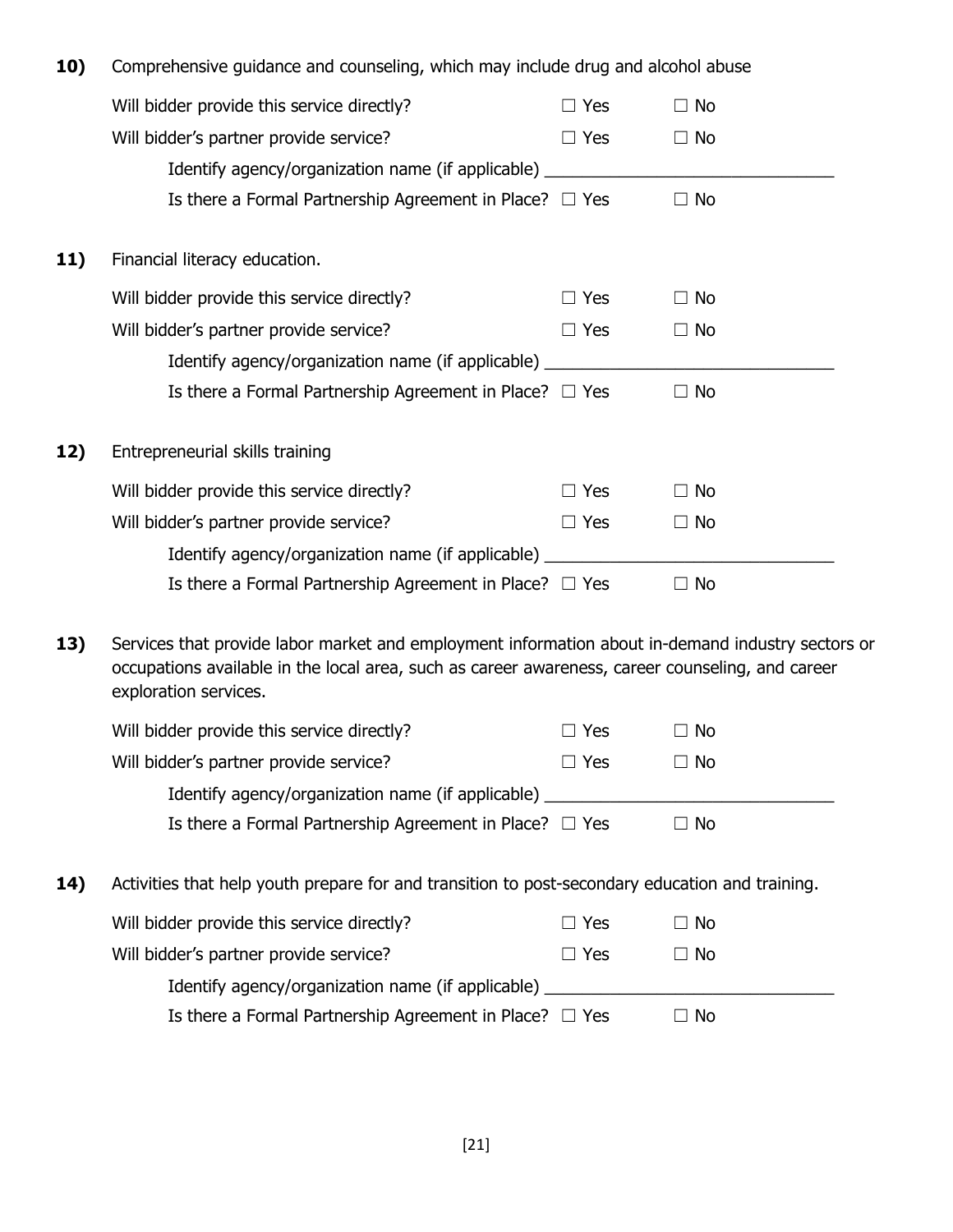## **Appendix C – Definitions**

### **Basic Skills Deficient**

An individual who: 1) Is a youth, whose individual English, reading, writing, or computing skills are at or below the  $8<sup>th</sup>$  grade level on a generally accepted standardized test; or 2) Is a youth or adult, and the individual is unable to compute or solve problems, or read, write, or speak English, at a level necessary to function on the job, in the individual's family, or in society.

#### **Customer**

Any job seeker or employer.

### **Eligibility – Out-of-School Youth**

An Out-of-School Youth (OSY) is an individual who is:

- U.S. citizen or otherwise legally entitled to work in the U.S.;
- Not attending school (as defined under state law);
- Age 16 through 24;
- Selective Service Registration (Males who are 18 or older and born on or after January 1, 1960), unless an exception is justified; and
- One or more of the following:
	- o A school dropout;
	- $\circ$  Within the age of compulsory school attendance, but has not attended school for at least the most recent complete school year calendar quarter;
	- o A recipient of a secondary school diploma or its recognized equivalent who is low-income and either basic skills deficient or an English language learner;
	- $\circ$  An individual subject to the juvenile or adult justice system;
	- $\circ$  A homeless individual, a homeless child or youth, a runaway, in foster care or has aged out of the foster care system, a child eligible for assistance under Section 477 of the Social Security Act, or in an out of home placement;
	- $\circ$  An individual who is pregnant or parenting;
	- $\circ$  An individual with a disability;
	- $\circ$  A low-income individual who requires additional assistance to enter or complete an education program or to secure or hold employment.

### **Individual with a Barrier to Employment**

A member of one (1) or more of the following populations:

- 1. Displaced homemakers.
- 2. Low-income individuals.
- 3. Indians, Alaska Natives, and Native Hawaiians, as such terms are defined in section 166.
- 4. Individuals with disabilities, including youth who are individuals with disabilities.
- 5. Older individuals.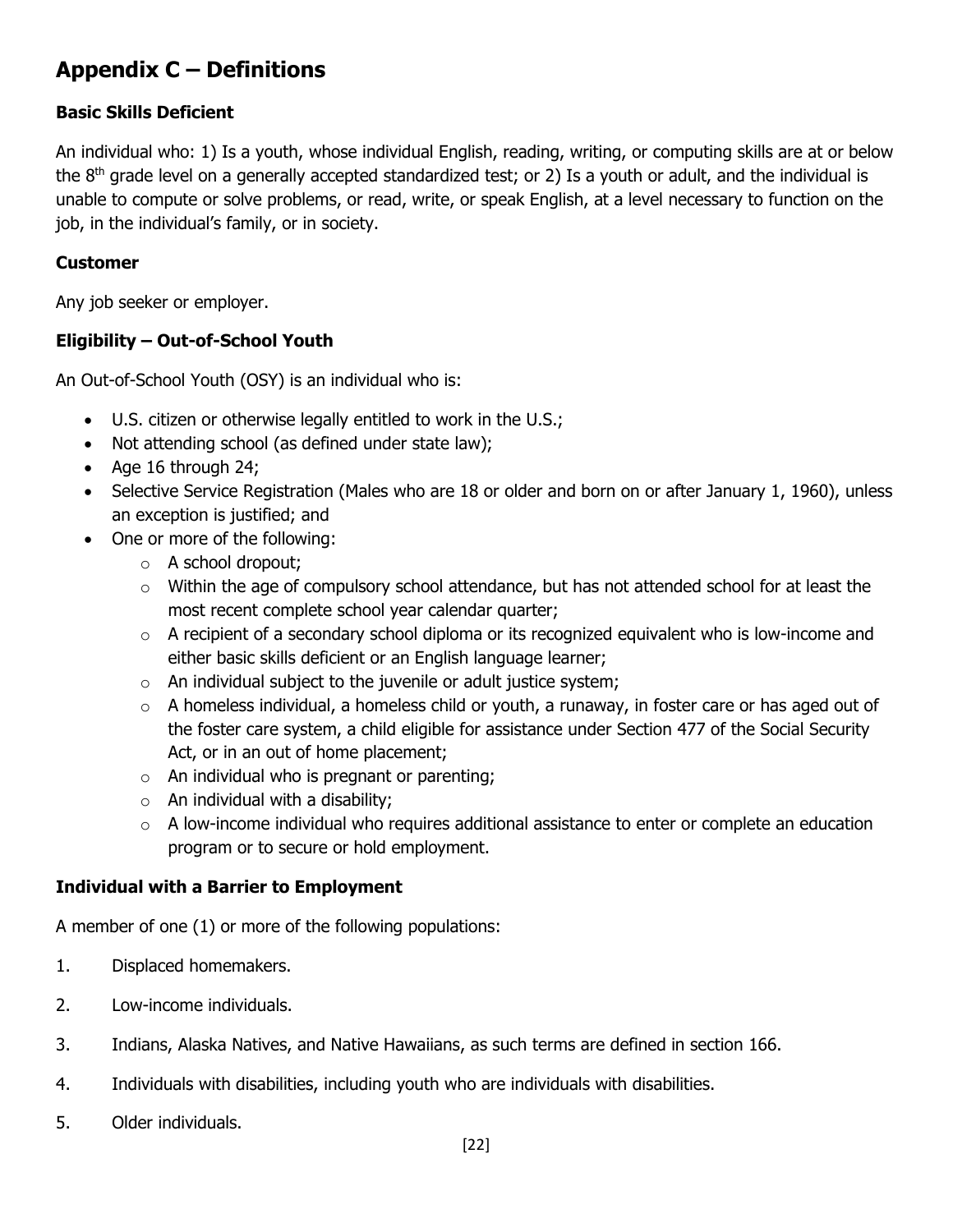- 6. Ex-offenders.
- 7. Homeless individuals (as defined in section 41403(6) of the Violence Against Women Act of 1994 (42 U.S.C. 14043E-2 (6)), or homeless children and youths (as defined in section 725 (2) of the McKinney-Vento Homeless Assistance Act (42 U.S.C. 11434a (2)).
- 8. Youth who are in or have aged out of the foster care system.
- 9. Individuals who are English language learners, individuals who have low levels of literacy, and individuals facing substantial cultural barriers.
- 10. Eligible migrant seasonal farmworkers, as defined in WIOA section 167(i).
- 11. Individuals within two (2) years of exhausting lifetime TANF eligibility under part A of title IV of the Social Security Act (42 U.S.C. 601 et seq.).
- 12. Single parents (including single pregnant women).
- 13. Long-term unemployed individuals.
- 14. Other individuals as the Governor determines.

### **Requires Additional Assistance (Youth)**

An individual who:

- Immigrant or refugee
- Migrant family or migrant/seasonal farm worker status
- Gang involved/affiliated/affected
- Substance abuse (Personal/Family)
- Victim of domestic violence/Sexual or child abuse
- Lacking stable/affordable housing
- Lacking a significant or positive work history
- Residing in an area with high rates of poverty or crime
- Family history of chronic unemployment
- Deficient in occupation skills.

### **Service Provider**

An organization or its employees who deliver services funded through the BFWDC.

### **Work Experience**

Work experience/internships are defined as a planned, structured learning experience that takes place in a workplace (private for profit sector, the nonprofit or the public sector), for a limited period of time, for individuals who have had little or no prior work experience. Work experiences and internships for eligible youth will include an academic and occupational education component.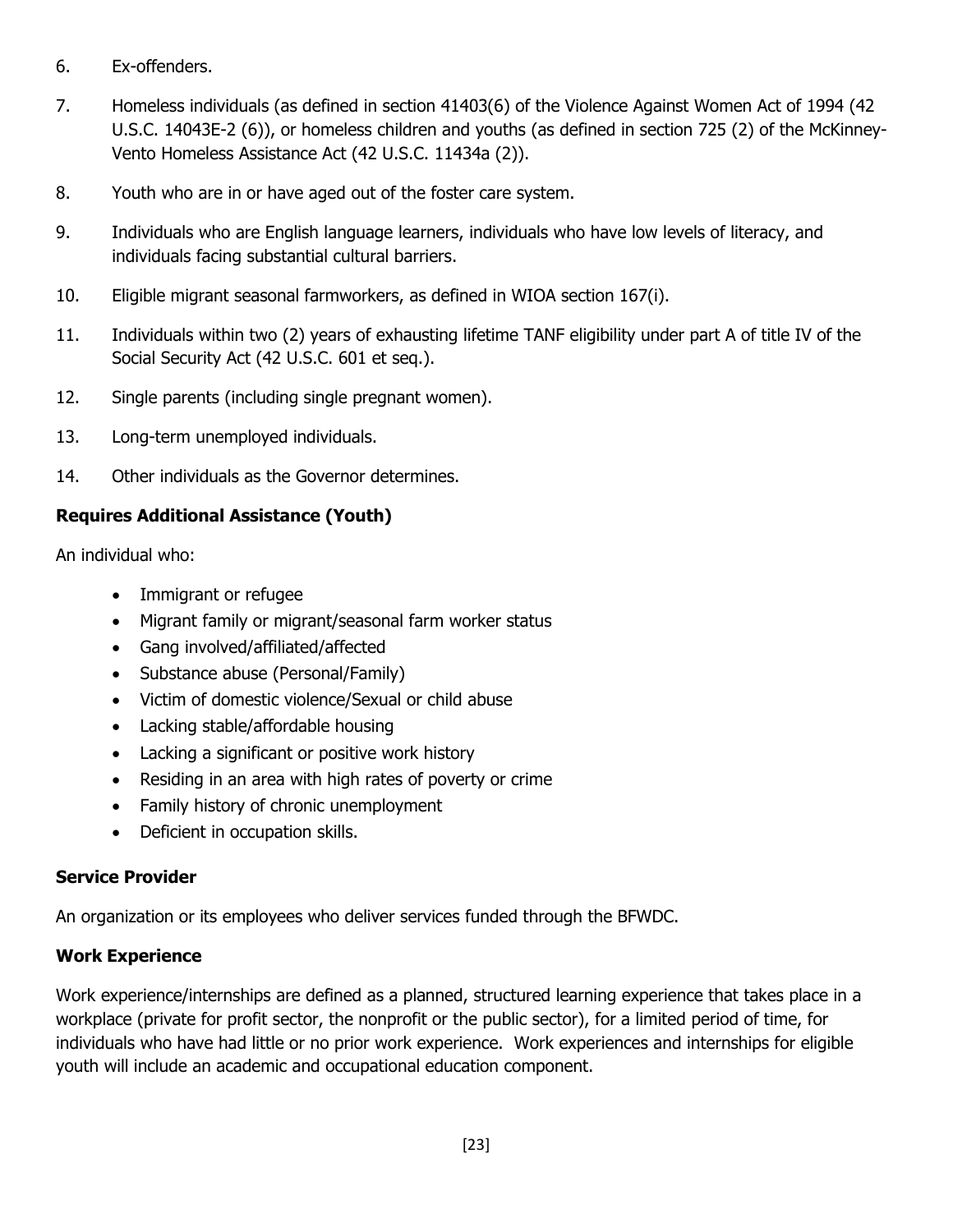### **Appendix D – BFWDC Disclaimers and General Provisions**

- 1. This RPF does not commit the BFWDC to award a contract.
- 2. No costs will be paid to cover the expense of preparing a proposal or negotiating a contract for services.
- 3. All data, material, and documentation originated and prepared by the bidder pursuant to the contract shall belong exclusively to the BFWDC and be subject to disclosure under public records and/or the Freedom of Information Act.
- 4. Proposals should follow the format and adhere to the minimum requirements in this RFP.
- 5. Contract award is subject to all of the following; receipt of funds by the BFWDC, successful contract negotiation, and approval by the BFWDC.
- 6. Proposals submitted for funding consideration must be consistent with, and if funded, operated according to WIOA legislation and rules, all applicable Federal regulations, State of Washington policies, and BFWDC policies and procedures.
- 7. Bidders selected for funding must also ensure compliance with 2 CFR Part 200.
- 8. The BFWDC may require selected bidders to attend oral interviews, participate in negotiations and rewrite their statements of work as agreed upon during contract negotiations.
- 9. Additional funds received by the BFWDC may be contracted by expanding existing programs or by consideration of proposals not initially funded under this RFP. These decisions shall be at the discretion of the BFWDC.
- 10. The BFWDC may decide not to fund part or all of a proposal even though it has a high overall score if, in the opinion of the BFWDC, the services proposed are not needed, or the costs are higher than the BFWDC finds reasonable in relation to the overall funds available, or if past management concerns lead the BFWDC to believe that the bidder has undertaken services that it cannot successfully carry out.
- 11. The BFWDC may choose not to award a contract to the bidders with lowest cost or highest rating when taking into account other factors such as balancing services to customers.
- 12. Bidders will be expected to adhere to BFWDC procedures to collect and verify data and submit accurate monthly reports as well as invoices to the BFWDC.
- 13. Any entity submitting a proposal may appeal an award decision for the following procedural matters:
	- Alleged bias, discrimination, or conflict of interest on the part of the rater(s); or
	- Non-compliance with procedures described in the procurement document or BFWDC procurement policy. Appeal requests that are not based on procedural matters will not be considered.
- 14. Appeals must: 1) be in writing 2) delivered to [tscott@bf-wdc.org](mailto:tscott@bf-wdc.org) within (7) calendar days after notice of an award decision is issued to the bidder and 3) state the procedural reason (s) for the appeal and the desired remedy. The BFWDC will respond in writing to any appeal within ten (10) calendar days after its receipt. Awards may either go forward or may be held in abeyance pending resolution of any appeals at the sole discretion of the BFWDC.